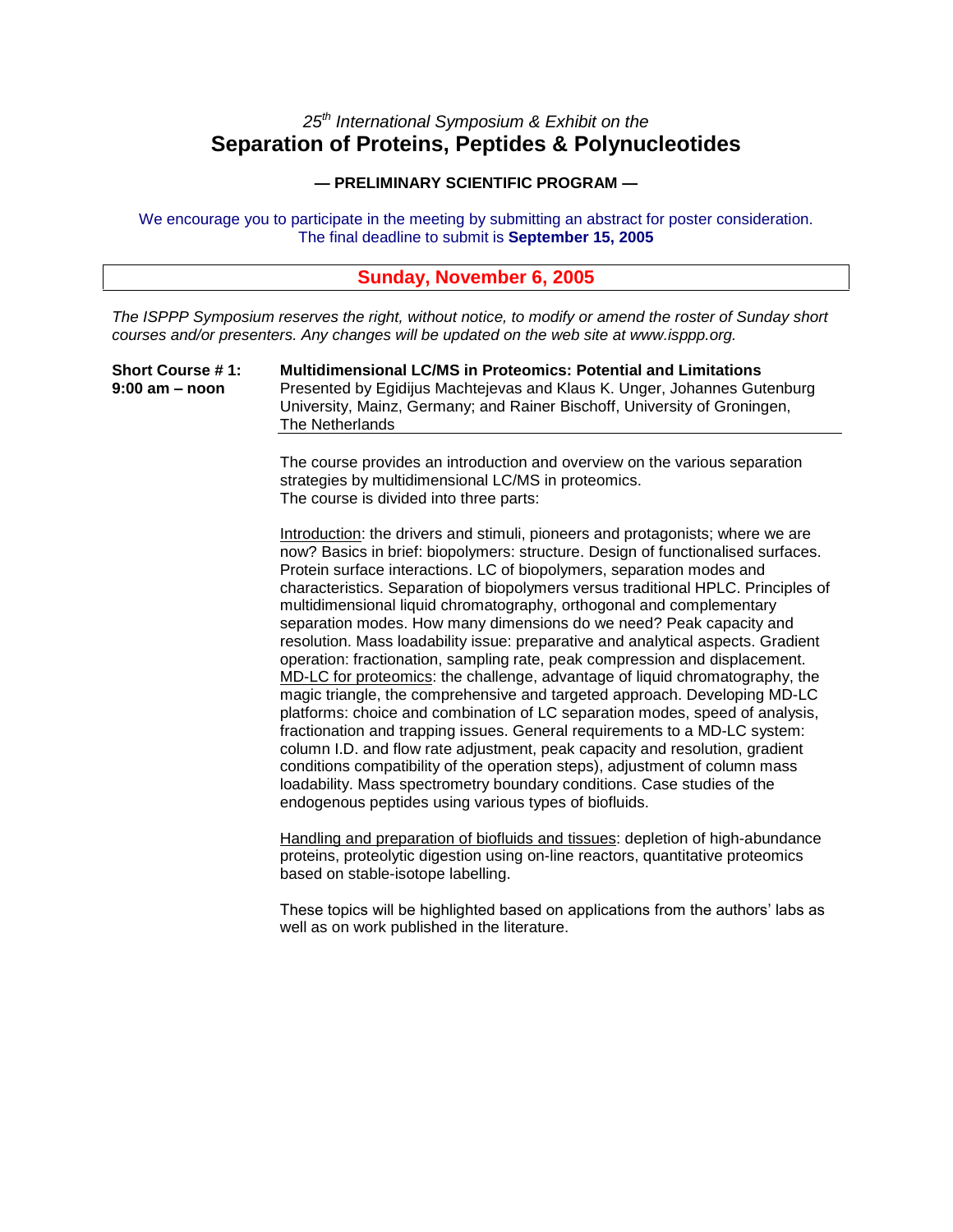| <b>Short Course # 2:</b> | <b>Preparative-scale Separation of Biomolecules</b>                             |
|--------------------------|---------------------------------------------------------------------------------|
| 9:00 am – noon           | Presented by Prof. Alois Jungbauer, University of Natural Resources and Applied |
|                          | Life Sciences. Vienna. Austria                                                  |
|                          |                                                                                 |

Chromatographic methods play a pivotal role in biotechnology and biopharmaceutical technology, particularly for high molecular mass compounds such as proteins and plasmids. The high level of purity can be only achieved by chromatographic methods. Beside bulk contaminants traces of bioactive compounds such as endotoxins, DNA and other adventitious agents must be efficiently removed from the process solution. In the workshop special emphasis will be put on the description of the characteristics of chromatography media used in bioseparation and how they differ from analytical media and media used for separation of small molecules. Process optimization, scale up and important design criteria will be discussed. The influence of mobile phase composition on resolution , and guidelines for the optimization of selectivity will be presented. An overview on novel stationary phases for protein and polynucelotide separation and examples for novel bioseparation processes using these phases will be given. The difference and applicability of monoliths, beads with a porous shell and polymer grafted beads will be elaborated. In the second part of the workshop the progress on biorecognition for affinity chromatography will be discussed.

#### **Short Course # 3: Monolithic Columns: How to Make and Use Them 1:30 - 4:30 pm** Presented by Prof. Frantisek Svec, University of California, Berkeley, CA, USA

This workshop will give an introduction to the basics of monolithic stationary phases, their preparation, and selected applications. First, a brief history of monolithic stationary phases, their rebirth at the end of the 1980's and their fast development ever since will be presented. The various approaches to the stationary phases with reduced discontinuity including aligned fibers, rolled textiles, as well as monolithic discs, and columns based on both silica and synthetic polymers will also be introduced. Then, several specific examples of the preparation of monolithic columns based on synthetic polymers will be shown with emphasis on simplicity of both thermally and UV initiated processes and variety of chemistries easily available. Approaches to larger scale monoliths for preparative separations will be described. Also, monolithic materials placed in the currently very popular capillary and microfluidic formats will be presented in more detail. In addition, methods leading to desired chemistries by grafting of pores with selected functional monomers and combinations of various chemistries and functions within the same monolith will also be described. Due to the specifics of monolithic columns enabling high flow rates without compromising the efficiency, high speed/high throughput separations of a variety of compounds including proteins, peptides, nucleic acids, synthetic polymers, and small molecules in HPLC mode can be achieved. Several examples of these separations using monoliths of very diverse shapes and sizes from very large radial flow columns, over analytical scale units, to capillary columns will be shown. Since monolithic columns also represent quite a significant share of all columns used in capillary electrochromatography, their preparation and use in CEC will also be presented. This workshop will be wrapped up by discussing current trends and future developments of this promising new format of stationary phases.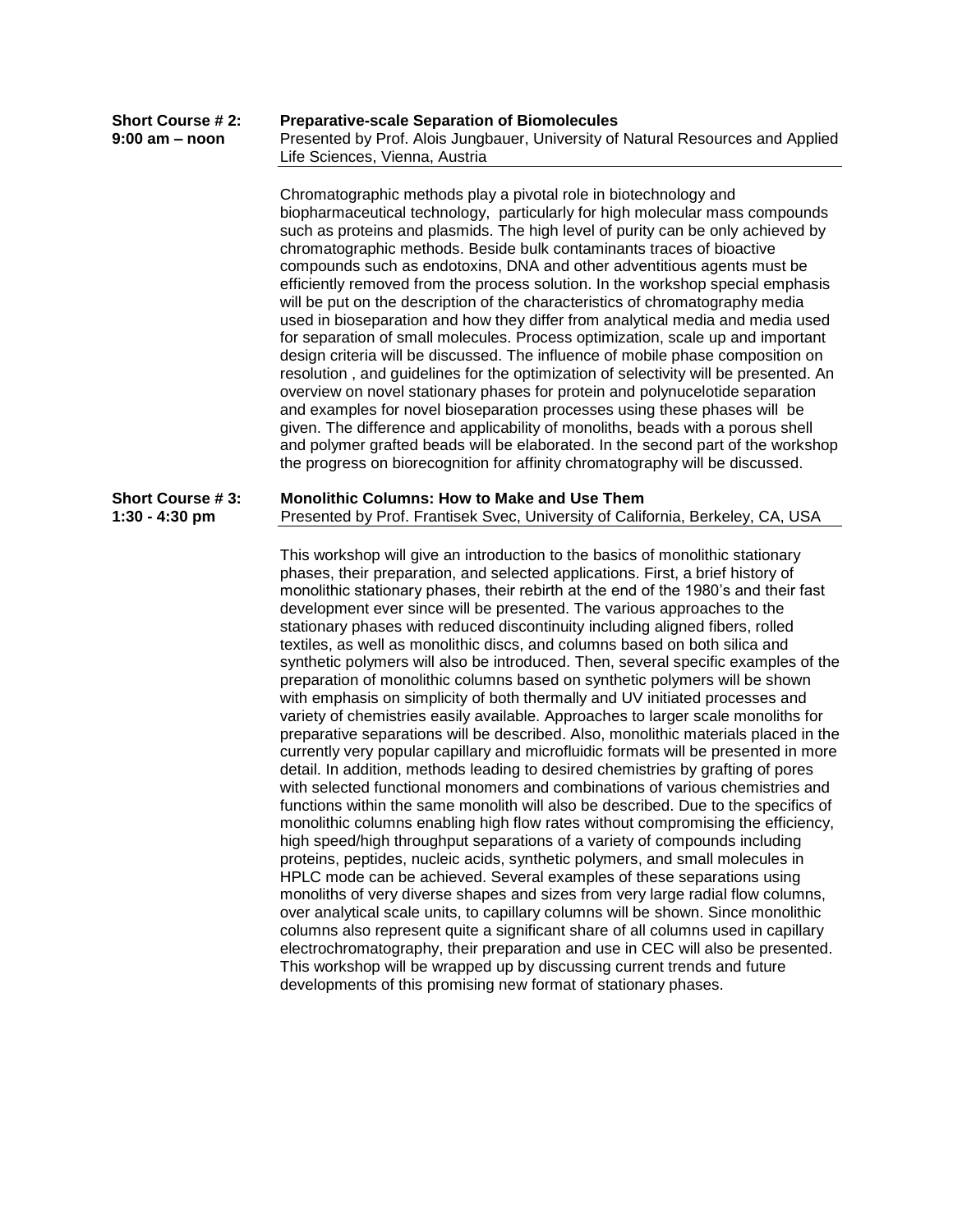| Short Course # 4: | <b>Basics in Biopolymer Mass Spectrometry</b>                                   |
|-------------------|---------------------------------------------------------------------------------|
| 1:30 - 4:30 pm    | Presented by: Guenter Allmaier, Institute of Chemical Technology and Analytics, |
|                   | Vienna University of Technology, Vienna, Austria                                |

An array of mass spectrometric techniques play, since the introduction of the first, so-called "soft ionization" techniques (Californium-252 Plasma Desorption (PD) and Fast Atom Bombardment (FAB)), a growing role in the characterization of biopolymers, particular due to its unsurpassed sensitivity. The characterization of proteins, oligonucleotides and oligosaccharides without mass spectrometry (determination of the exact molecular mass and primary structure) is no longer *state-of-the-art*. Even in case of secondary and tertiary structure establishment of biopolymers this technology plays an increasing role. The content of the workshop will be divided into three main sections: I. Modern mass spectrometric desorption/ionization techniques for the characterization of biopolymers; II. Basic concepts of tandem- and multistage mass spectrometry of peptides and oligosaccharides; and III. The combination of bioseparation techniques with mass spectrometry. The first and second part of the workshop will cover the basic concepts of the important desorption/ionization techniques (electrospray ionization (ESI), Nano ESI, matrix-assisted laser desorption ionization (MALDI), atmospheric pressure (AP) MALDI) and the recently introduced desorption electrospray ionization (DESI) and in brief the relevant types of mass spectrometric analyzers (time-of-flight (TOF), reflectron TOF, 3D and linear ion traps, quadrupole and its combinations for MS/MS and multistage MS experiments). In the last part of the workshop, the *on-line* as well as *off-line* combination of separation techniques with modern MS instruments will be briefly presented and evaluated in terms of suitability for biopolymer characterization.

**6:00 –8:00 PM WELCOME RECEPTION** (in the meeting hotel)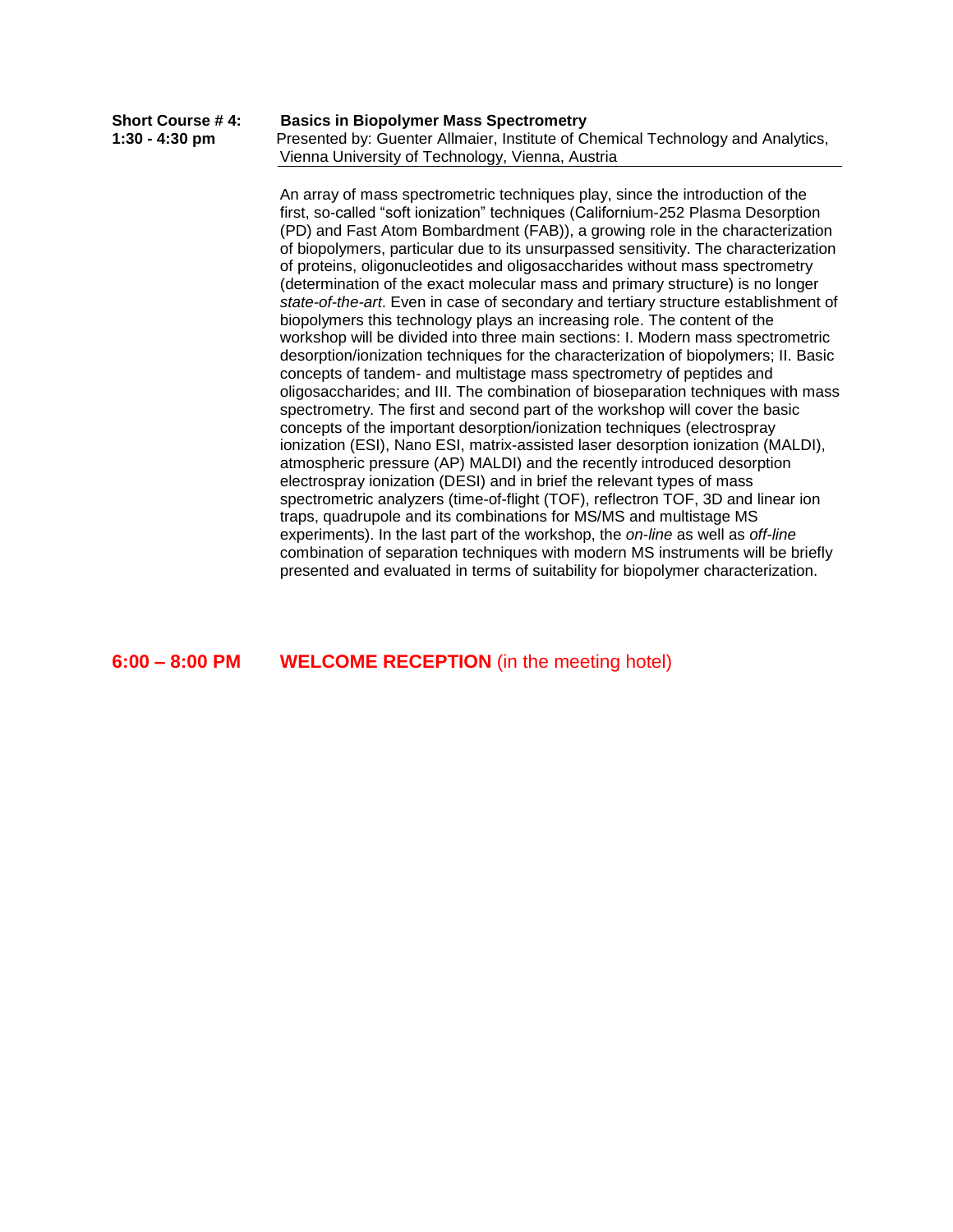| Monday, November 7, 2005 |                                                                                                                                                                                                                                                                                                                                                                                                                                                                                                                                                                                                                                                                                                                                                                    |
|--------------------------|--------------------------------------------------------------------------------------------------------------------------------------------------------------------------------------------------------------------------------------------------------------------------------------------------------------------------------------------------------------------------------------------------------------------------------------------------------------------------------------------------------------------------------------------------------------------------------------------------------------------------------------------------------------------------------------------------------------------------------------------------------------------|
| $8:20$ am                | Opening Remarks - Mark Schure, Rohm & Haas, Springhouse, PA, USA                                                                                                                                                                                                                                                                                                                                                                                                                                                                                                                                                                                                                                                                                                   |
|                          | <b>PLENARY SESSION</b>                                                                                                                                                                                                                                                                                                                                                                                                                                                                                                                                                                                                                                                                                                                                             |
| 8:30 am                  | (L-01) The Evolution of High Performance Bioseparation Science from the Nano-<br>to the Macro-scale. A Twenty Five Year ISPPP Perspective. Milton T. W. Hearn, ARC<br>Special Research Centre for Green Chemistry, Monash University, Clayton, Victoria,<br><b>AUSTRALIA</b>                                                                                                                                                                                                                                                                                                                                                                                                                                                                                       |
|                          | <b>Session 1:</b><br><b>PEPTIDES</b><br>Chair: F. Svec                                                                                                                                                                                                                                                                                                                                                                                                                                                                                                                                                                                                                                                                                                             |
| $9:00$ am                | (L-02) Problems and Pitfalls of Developing Robust Quantitative Bioanalytical<br>LC/MS/MS Methodology to Support Clinical and Non-Clinical Specimen Analysis<br>for Peptide Therapeutics. Todd M. Branch and Tom Huggins, Procter and Gamble<br>Pharmaceuticals, Mason, OH, USA                                                                                                                                                                                                                                                                                                                                                                                                                                                                                     |
| $9:20$ am                | (L-03) Development of LC-MS Analysis of Small Cell Lung Cancer Biomarker<br>Pro-GRP. Bjørn Winther and J. Léon E. Reubsaet, Department of Pharmaceutical<br>Analysis, School of Pharmacy, University of Oslo, NORWAY                                                                                                                                                                                                                                                                                                                                                                                                                                                                                                                                               |
| $9:40$ am                | (L-04) Problems Associated with Prediction of Peptide Retention Times in<br>Reversed-phase Chromatography. Brian P. Tripet <sup>1</sup> , James M. Kovacs <sup>1</sup> , Dziuleta<br>Cepeniene <sup>1</sup> , Don Blow <sup>2</sup> , Krys Cios <sup>2</sup> , Colin T. Mant <sup>1</sup> , Oleg Krokhin <sup>3</sup> , Robert S. Hodges <sup>1</sup> ,<br><sup>1</sup> Department of Biochemistry and Molecular Genetics, University of Colorado at Denver<br>and Health Sciences Center, Aurora, CO, USA; <sup>2</sup> Computer Science and Engineering<br>Department, University of Colorado at Denver and Health Sciences Center, Aurora, CO<br>USA; <sup>3</sup> Manitoba Center for Proteomics, University of Manitoba, Winnipeg, Manitoba,<br><b>CANADA</b> |
| 10:00 am                 | (L-05) Fast, Two-Dimensional Gradient Elution High Performance Liquid<br>Chromatography of Peptides. Dwight Stoll, Xiaoli Wang, Adam Schellinger and Peter<br>W. Carr, Department of Chemistry, University of Minnesota, Minneapolis, MN, USA                                                                                                                                                                                                                                                                                                                                                                                                                                                                                                                      |
| $10:30$ am               | Break / Exhibits                                                                                                                                                                                                                                                                                                                                                                                                                                                                                                                                                                                                                                                                                                                                                   |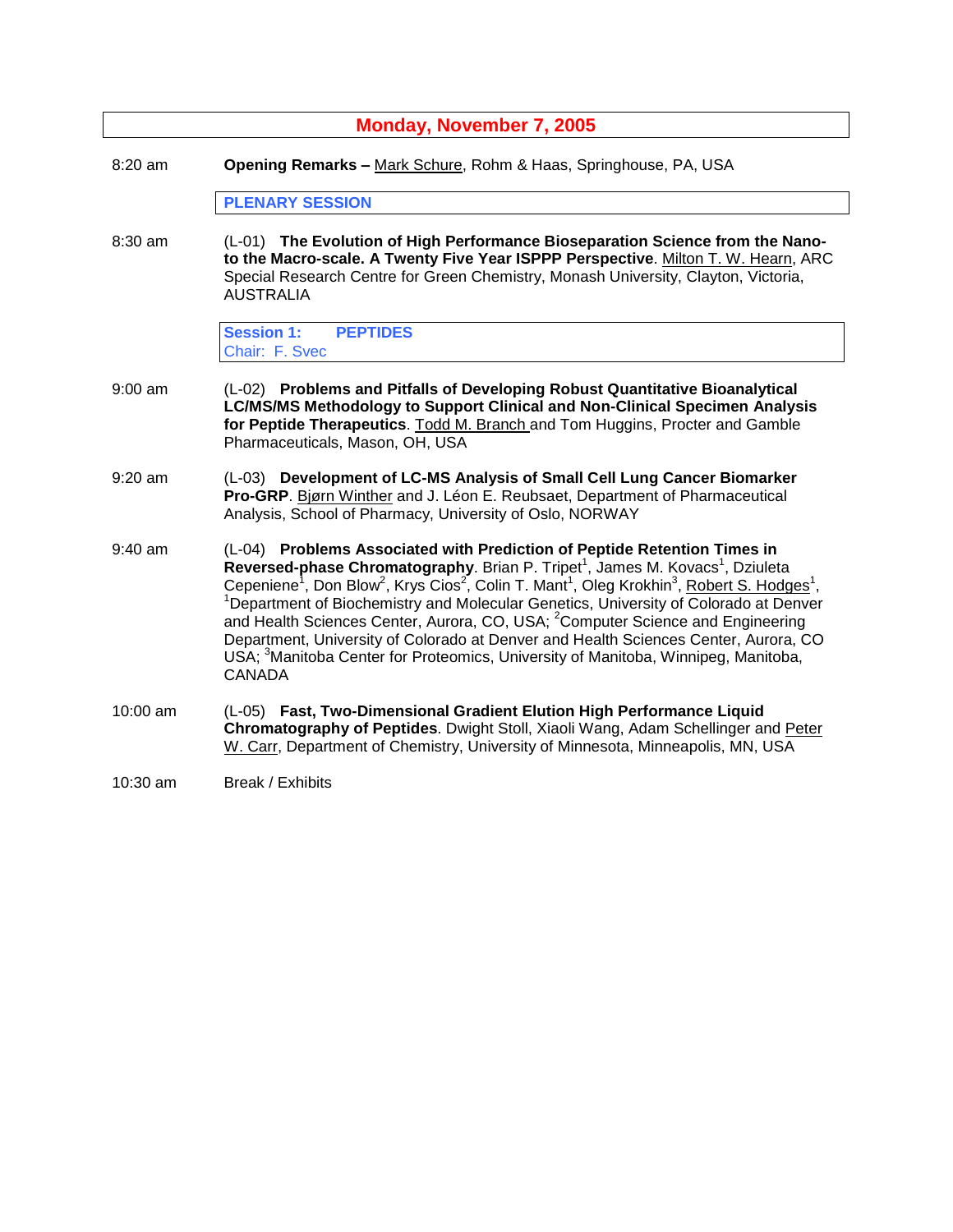| Monday, November 7, 2005 |                                                                                                                                                                                                                                                                                                                                                                                                                                                                                                                                                                               |
|--------------------------|-------------------------------------------------------------------------------------------------------------------------------------------------------------------------------------------------------------------------------------------------------------------------------------------------------------------------------------------------------------------------------------------------------------------------------------------------------------------------------------------------------------------------------------------------------------------------------|
|                          | <b>Session 2:</b><br><b>PROTEOMICS I</b><br>Chair: R. Bischoff                                                                                                                                                                                                                                                                                                                                                                                                                                                                                                                |
| $11:00$ am               | (L-06) Proteomics of Prostate and Ovarian Tumor Cells Using Multidimensional<br>Liquid Separations and Mass Mapping. David M. Lubman <sup>1</sup> , Yi Zhu <sup>1</sup> , Hye-yeung Kim <sup>1</sup> ,<br>Yanfei Wang <sup>1</sup> , Rong Wu <sup>2</sup> , Kathleen Cho <sup>2</sup> , Manoj Pal <sup>1</sup> , Arun Sreekumar <sup>2</sup> , and Arul<br>Chinnaiyan <sup>2</sup> , <sup>1</sup> Department of Chemistry, The University of Michigan, Ann Arbor, MI, USA;<br><sup>2</sup> Department of Pathology, University of Michigan Medical Center, Ann Arbor, MI, USA |
| 11:30 am                 | (L-07) Mining Gold in Serum Proteomes: Discovery of Disease Biomarkers Using<br>Multi-dimensional Protein and Peptide Separation Strategies. David W. Speicher,<br>The Wistar Institute, Philadelphia, PA, USA                                                                                                                                                                                                                                                                                                                                                                |
| 12:00 pm                 | (L-08) Enhanced Reproducibility and Predictability in Serum Proteomics Achieved<br>by Off-gel Isoelectric Focussing of Tryptic Peptides. S. T. Hoehn, P. Hoerth, D.<br>Hadbawnik and T. Preckel, Agilent Technologies, Waldbronn, GERMANY                                                                                                                                                                                                                                                                                                                                     |
| 12:20 pm                 | (L-09) Quantitative Differential Proteomics Technologies for Complexity<br>Reduction En Route to Defining Novel Molecular Signatures of Protein Biomarkers.<br>André Schrattenholz, ProteoSys AG, Mainz, GERMANY                                                                                                                                                                                                                                                                                                                                                              |
| 12:40 pm                 | Break (lunch on own)                                                                                                                                                                                                                                                                                                                                                                                                                                                                                                                                                          |
|                          | 12:45-1:45 pm Free Vendor Seminar by Agilent Technologies<br>"From Sample to Data; New Developments in Agilent's Portfolio<br>for the Molecular Biologist"                                                                                                                                                                                                                                                                                                                                                                                                                    |
|                          | 12:45-1:45 pm Free Vendor Seminar by Sachem<br>"Displacement Chromatography 101: Turn Your Small Columns<br>Into Powerful Preparative Tools"                                                                                                                                                                                                                                                                                                                                                                                                                                  |
| $1:45-3:15$ pm           | <b>POSTER PRESENTATIONS</b>                                                                                                                                                                                                                                                                                                                                                                                                                                                                                                                                                   |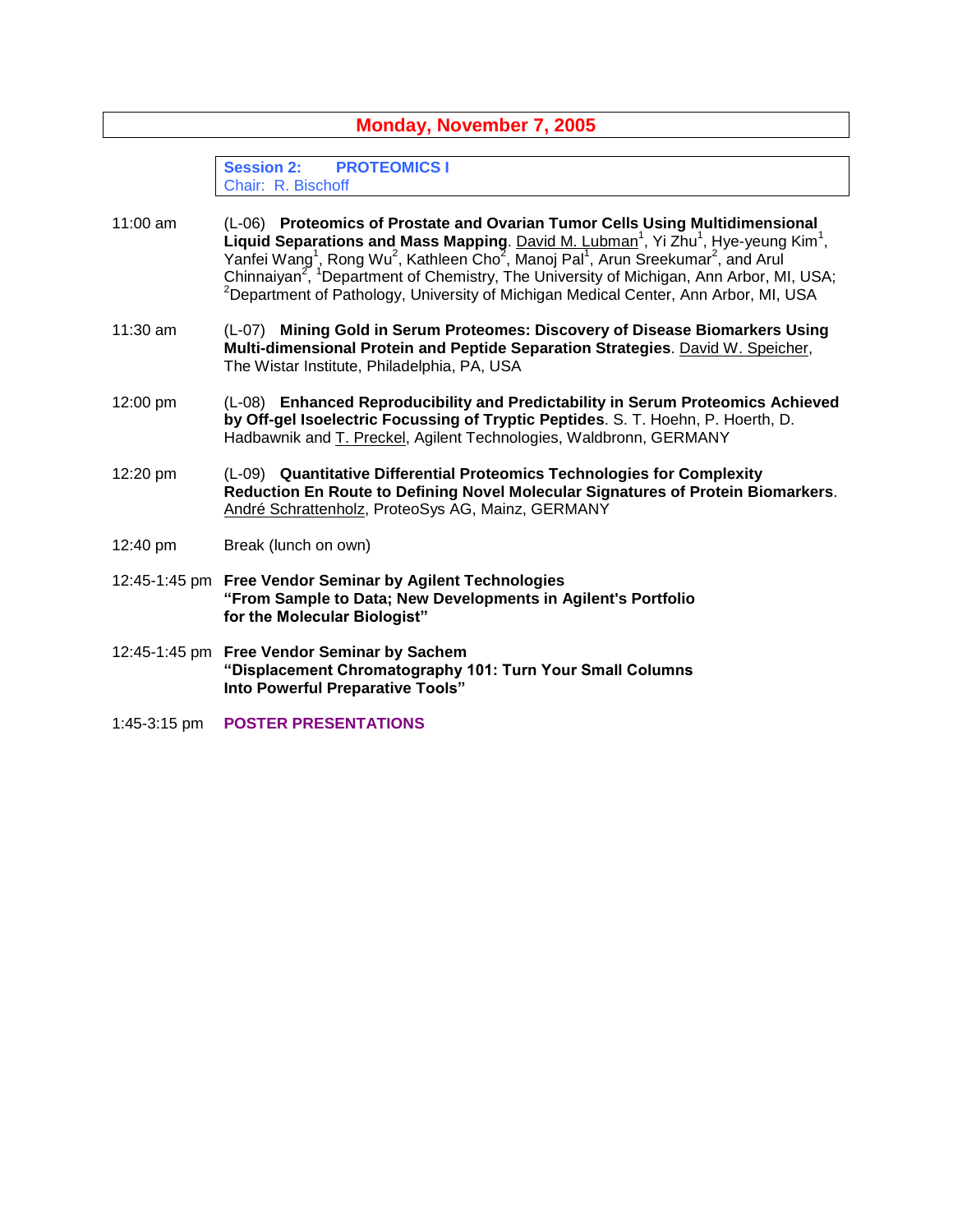| Monday, November 7, 2005 |                                                                                                                                                                                                                                                                                                                                                                                                                                                                                                                                                                                                                                                                                                                                                                                                                                                                           |
|--------------------------|---------------------------------------------------------------------------------------------------------------------------------------------------------------------------------------------------------------------------------------------------------------------------------------------------------------------------------------------------------------------------------------------------------------------------------------------------------------------------------------------------------------------------------------------------------------------------------------------------------------------------------------------------------------------------------------------------------------------------------------------------------------------------------------------------------------------------------------------------------------------------|
|                          | <b>Session 3:</b><br><b>AFFINITY</b><br>Chair: M. Hearn                                                                                                                                                                                                                                                                                                                                                                                                                                                                                                                                                                                                                                                                                                                                                                                                                   |
| 3:20 pm                  | (L-10) Novel Liquid Chromatographic Approaches to Managing Proteomic<br>Analytical Problems. Barry E. Boyes, Gordon Nicol, Douglas Walker <sup>2</sup> , James<br>Martosella, Hong-bin Liu, Haiying Chen and Nina Zolotarjova, Agilent Technologies Inc.,<br>Integrated Biology Solutions, Life Sciences and Chemical Analysis, Wilmington, DE,<br>USA; <sup>2</sup> Sun Health Research Institute, Sun City, AZ, USA                                                                                                                                                                                                                                                                                                                                                                                                                                                     |
| 3:40 pm                  | (L-11) Immunoaffinity Separation of Plasma Proteins by IgY Microbeads:<br>Meeting the Needs of Proteomic Sample Preparation and Analysis. Lei Huang <sup>1</sup> ,<br>Jerald S. Feitelson <sup>1</sup> , Kosi Gramatikoff <sup>1</sup> , David A. Herold <sup>2</sup> , David L. Allen <sup>3</sup> , Ravi<br>Amunagama <sup>3</sup> , Rachel A. Hagler <sup>3</sup> , Michael R. Pisano <sup>3</sup> , Jianzhong Zhang <sup>4</sup> , Edna<br>Betgovargez <sup>4</sup> , Michael H. Simonian <sup>4</sup> , Wei-Wei Zhang <sup>1</sup> , Xiangming Fang <sup>1</sup> , <sup>1</sup> GenWay<br>Biotech, Inc., San Diego, CA, USA; <sup>2</sup> VA San Diego Healthcare System and UCSD, La<br>Jolla, CA, USA; <sup>3</sup> Proteomic Research Services, Inc., Ann Arbor, MI, USA; <sup>4</sup> Biomedical<br>Research Division, Beckman Coulter, Inc., Fullerton, CA, USA |
| $4:00$ pm                | (L-12) Two-dimensional Liquid Chromatography for Intact Antibody<br>Pharmacokinetic Analysis. Robert E. Murphy, Sherri Callans, Marie Gonzales, Bernie<br>Huyghe, Covx Pharmaceuticals Inc., 9361 Judicial Drive, Suite 200, San Diego, CA, USA                                                                                                                                                                                                                                                                                                                                                                                                                                                                                                                                                                                                                           |
| 4:20 pm                  | (L-13) Identification of Affinity Ligands from Combinatorial Libraries in Minutes<br>with the Use of Encoded Beads. $S. F. Christensen1,3, R. Michael1, M. Ramos1, D.$<br>Larsen <sup>1</sup> , M. Meldal <sup>2</sup> , VersaMatrix A/S, Valby, Copenhagen, DENMARK                                                                                                                                                                                                                                                                                                                                                                                                                                                                                                                                                                                                      |
| 4:40 pm                  | (L-14) Use of Fast Chromatographic Separation Combined with Electrophoretical<br>Methods, SELDI-TOF and ESI Mass Spectrometry for Mapping of Membrane<br>Proteins. Djuro Josic, Mari Kino Brown, Feilei Huang, Helen Callanan, Alison Nicoletti,<br>James Clifton and Douglas C. Hixson, Brown Medical School, Rhode Island Hospital,<br>Providence, RI, USA                                                                                                                                                                                                                                                                                                                                                                                                                                                                                                              |
| 5:00 pm                  | Adjourn                                                                                                                                                                                                                                                                                                                                                                                                                                                                                                                                                                                                                                                                                                                                                                                                                                                                   |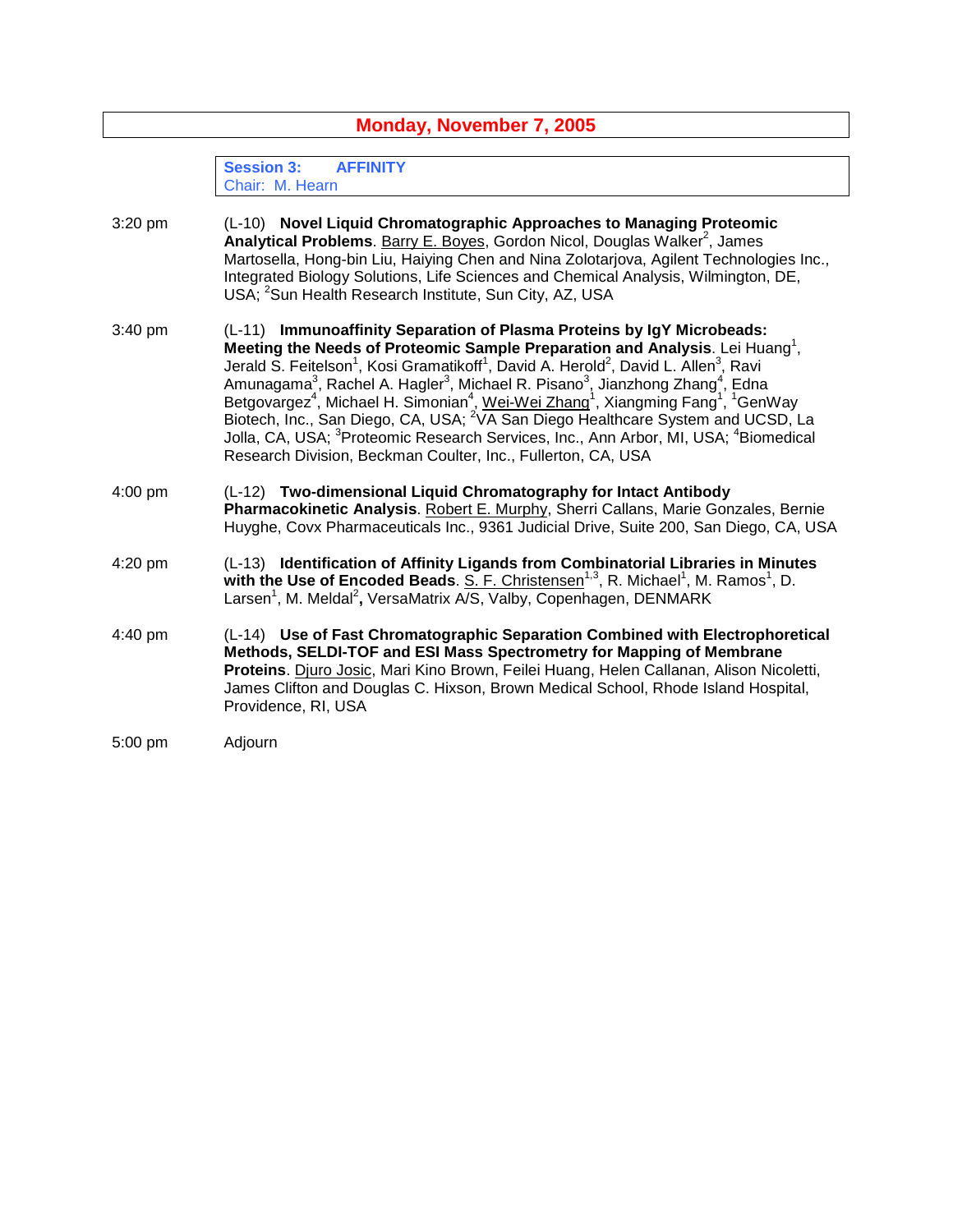**Tuesday, November 8, 2005**

7:15 –8:15 am **Free Vendor Seminar time slots available**

**Session 4: MONOLITHS** Chair: G. Rozing

- 8:30 am (L-15) **Past, Present, and Future of Monolithic Columns**. Frantisek Svec, Department of Chemistry, University of California, Berkeley, CA, USA
- 9:00 am (L-16) **Monolithic Silica Columns in Liquid Phase Separation Techniques for** Proteomics: Design, Potential and Limitations. Egidijus Machtejevas<sup>1</sup>, Klaus K. Unger1 and D. Lubda<sup>2</sup>, <sup>1</sup>Institut fuer Anorganische Chemie und Analytische Chemie, Johannes Gutenberg-Universitaet, Mainz, GERMANY; <sup>2</sup>Life Science Products and Analytics, Merck KGaA, Darmstadt, GERMANY
- 9:20 am (L-17) **Masstransfer Properties of Plasmids and Nanoparticles on Monoliths and Chromatography Particles with Giga Pores**. Tina Tarmann and Alois Jungbauer, Department of Biotechnology, University of Natural Resources and Applied Life Sciences, Vienna, AUSTRIA
- 9:50 am (L-18) **Macroporous Hydrophilic Gels as New Materials for Monolithic Chromatography**. Igor Yu. Galaev, and Bo Mattiasson, Department of Biotechnology, Center for Chemistry and Chemical Engineering, Lund University, Lund, SWEDEN; Protista International AB, Bjuv, SWEDEN
- 10:10 am Break / Exhibits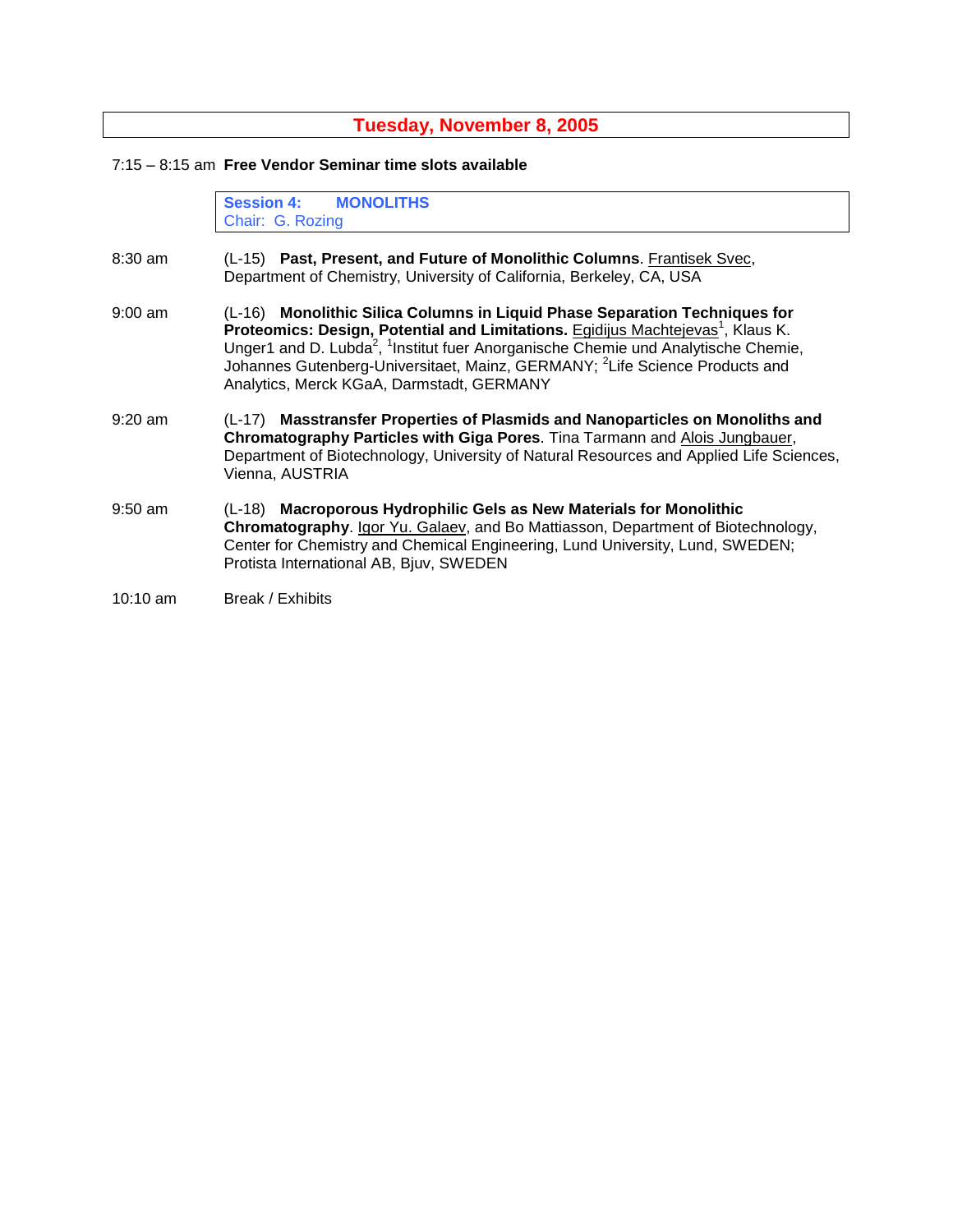| Tuesday, November 8, 2005 |                                                                                                                                                                                                                                                                                                                                                                                                                                                                                                                                |
|---------------------------|--------------------------------------------------------------------------------------------------------------------------------------------------------------------------------------------------------------------------------------------------------------------------------------------------------------------------------------------------------------------------------------------------------------------------------------------------------------------------------------------------------------------------------|
|                           | <b>Session 5:</b><br><b>PROTEOMICS II</b><br>Chair: D. Lubman                                                                                                                                                                                                                                                                                                                                                                                                                                                                  |
| $10:50$ am                | (L-19) Activity-based Proteomics of Metalloproteases. J.R. Freije, T. Klein and<br>R. Bischoff, Centre for Pharmacy, Groningen University, Groningen, THE<br><b>NETHERLANDS</b>                                                                                                                                                                                                                                                                                                                                                |
| $11:20$ am                | (L-20) Specificity in Non-enzymatic Post-translational Modifications;<br>The Case of Oxidative Stress. Fred Regnier and Hamid Mirzaei, Department of<br>Chemistry, Purdue University, West Lafayette, IN, USA                                                                                                                                                                                                                                                                                                                  |
| $11:40$ am                | (L-21) Qualitative and Quantitative Analysis of Proteomic Mixtures by Intact<br>Protein LC/MS. Scott J. Berger <sup>1</sup> , Kevin M. Millea <sup>2</sup> , Ignatius J. Kass <sup>1</sup> , Asish .B.<br>Chakraborty <sup>1</sup> , Ira S. Krull <sup>2</sup> , and John C. Gebler <sup>1</sup> , <sup>1</sup> Waters Life Sciences R&D, Milford, MA,<br>USA; <sup>2</sup> Department of Chemistry, Northeastern University, Boston, MA, USA                                                                                  |
| 12:00 pm                  | (L-22) Characterization of Inclusion Body Composition by Proteomic Tools.<br>Karin Ahrer <sup>1,2</sup> , Waltraud Kaar <sup>1,2</sup> , Rainer Hahn <sup>1,2</sup> , Sabine Greinstetter <sup>1,2</sup> , Franz<br>Clementschitsch <sup>1,2</sup> , Monika Cserjan-Puschmann <sup>1,2</sup> and Alois Jungbauer <sup>1,2</sup> , <sup>1</sup> Austrian<br>Center of Biopharmaceutical Technology, and <sup>2</sup> Department of Biotechnology, University<br>of Natural Resources and Applied Life Sciences, Vienna, AUSTRIA |
| 12:20 pm                  | (L-23) New Approaches to Plasma and Serum Proteomics. M. Hincapie,<br>W. Hancock, H. Baker, Barnett Institute, Northeastern University, Boston, MA, USA                                                                                                                                                                                                                                                                                                                                                                        |
| 12:40 pm                  | Break (lunch on own)                                                                                                                                                                                                                                                                                                                                                                                                                                                                                                           |
|                           | 12:45-1:45 pm Free Vendor Seminar time slot available                                                                                                                                                                                                                                                                                                                                                                                                                                                                          |
| 1:45-3:15 pm              | <b>POSTER PRESENTATIONS</b>                                                                                                                                                                                                                                                                                                                                                                                                                                                                                                    |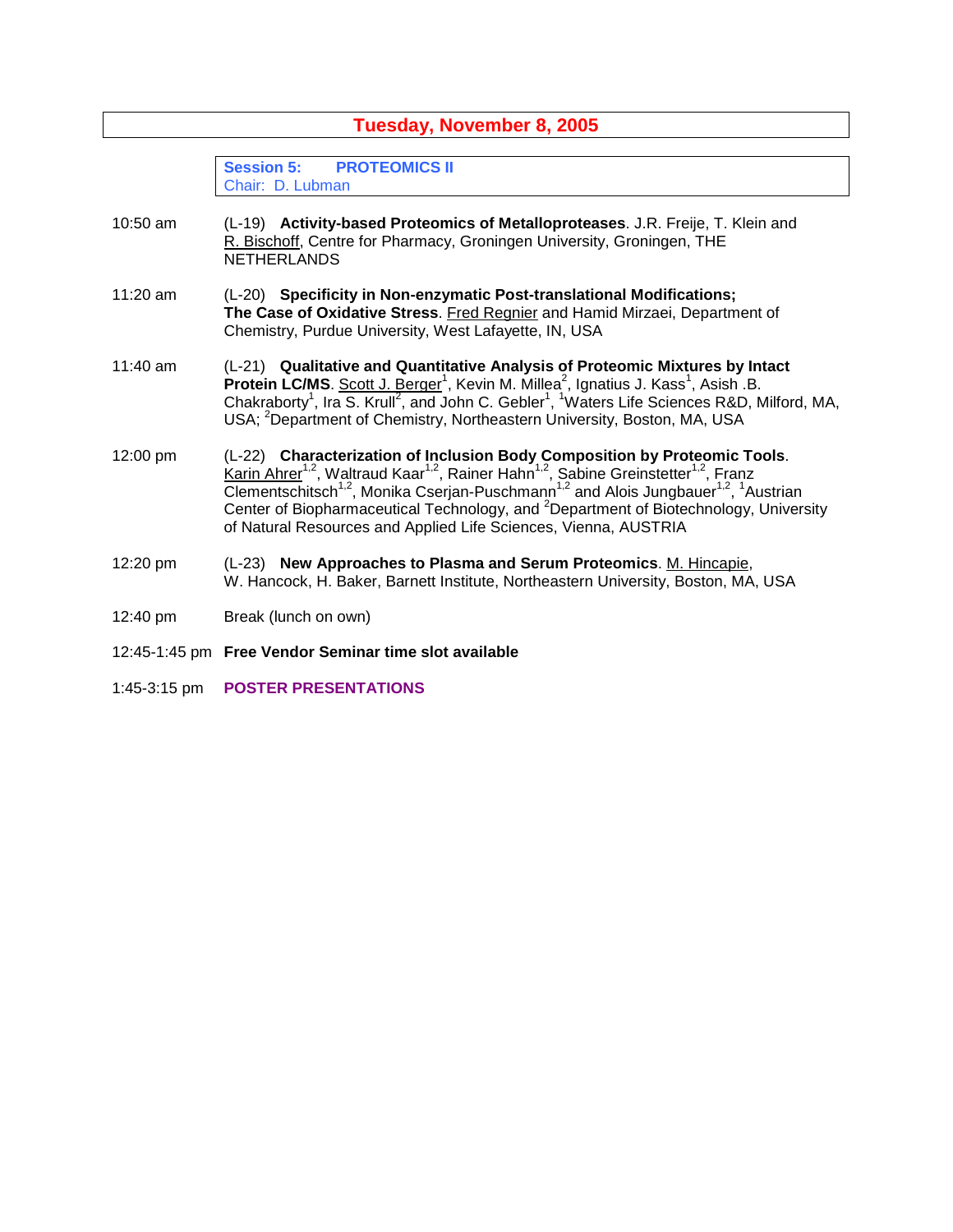| Tuesday, November 8, 2005 |                                                                                                                                                                                                                                                                                                                                                                                                                                                         |
|---------------------------|---------------------------------------------------------------------------------------------------------------------------------------------------------------------------------------------------------------------------------------------------------------------------------------------------------------------------------------------------------------------------------------------------------------------------------------------------------|
|                           | <b>Session 6:</b><br><b>GLYCOMICS</b><br>Chair: C. Mant                                                                                                                                                                                                                                                                                                                                                                                                 |
| 3:20 pm                   | (L-24) Structural and Functional Glycomics: Trolling for Carbohydrate-Binding<br>Proteins with Well-Characterized Bait. Steven B. Levery, David J. Ashline, Hailong<br>Zhang, Anthony J. Lapadula, Suddham Singh, Andy Hannemann, Heather Eichert,<br>Emma A. Arigi, Vernon N. Reinhold; Department of Chemistry, University of New<br>Hampshire, Durham, NH, USA                                                                                       |
| $3:50$ pm                 | (L-25) Shotgun Glycomics. Ron Orlando, CCRC/University of Georgia,<br>Athens, GA, USA                                                                                                                                                                                                                                                                                                                                                                   |
|                           | <b>Session 7:</b><br><b>GENOMICS</b><br>Chair: C Mant                                                                                                                                                                                                                                                                                                                                                                                                   |
| $4:10 \text{ pm}$         | (L-26) Metal-chelate Affinity Adsorption of Nucleic Acids: Effects of Neutral<br>Additives. Ajish Potty <sup>1</sup> , Yuchun Fu <sup>1</sup> , Sindhu Balan <sup>2</sup> , George E. Fox <sup>2</sup> , and Richard C.<br>Willson <sup>1,2</sup> , <sup>1</sup> Department of Chemical Engineering, University of Houston, Houston,<br>TX, USA; <sup>2</sup> Department of Biology and Biochemistry, University of Houston, Houston, TX,<br><b>USA</b> |
| 4:30 pm                   | (L-27) Rapid SNP Detection by Temperature Gradient Affinity Chromatography.<br>Shigeo Katoh, Tomohisa Katsuda, Ken Nishijima, Mitsumasa Kamura and Yasushi<br>Nishiwada, Graduate School of Science and Technology, Kobe University, Kobe, JAPAN                                                                                                                                                                                                        |
| 4:50 pm                   | <b>LIFETIME ACHIEVEMENT AWARD</b>                                                                                                                                                                                                                                                                                                                                                                                                                       |
| $5:00$ pm                 | Pause                                                                                                                                                                                                                                                                                                                                                                                                                                                   |
|                           | 7:00-10:00 pm SYMPOSIUM DINNER                                                                                                                                                                                                                                                                                                                                                                                                                          |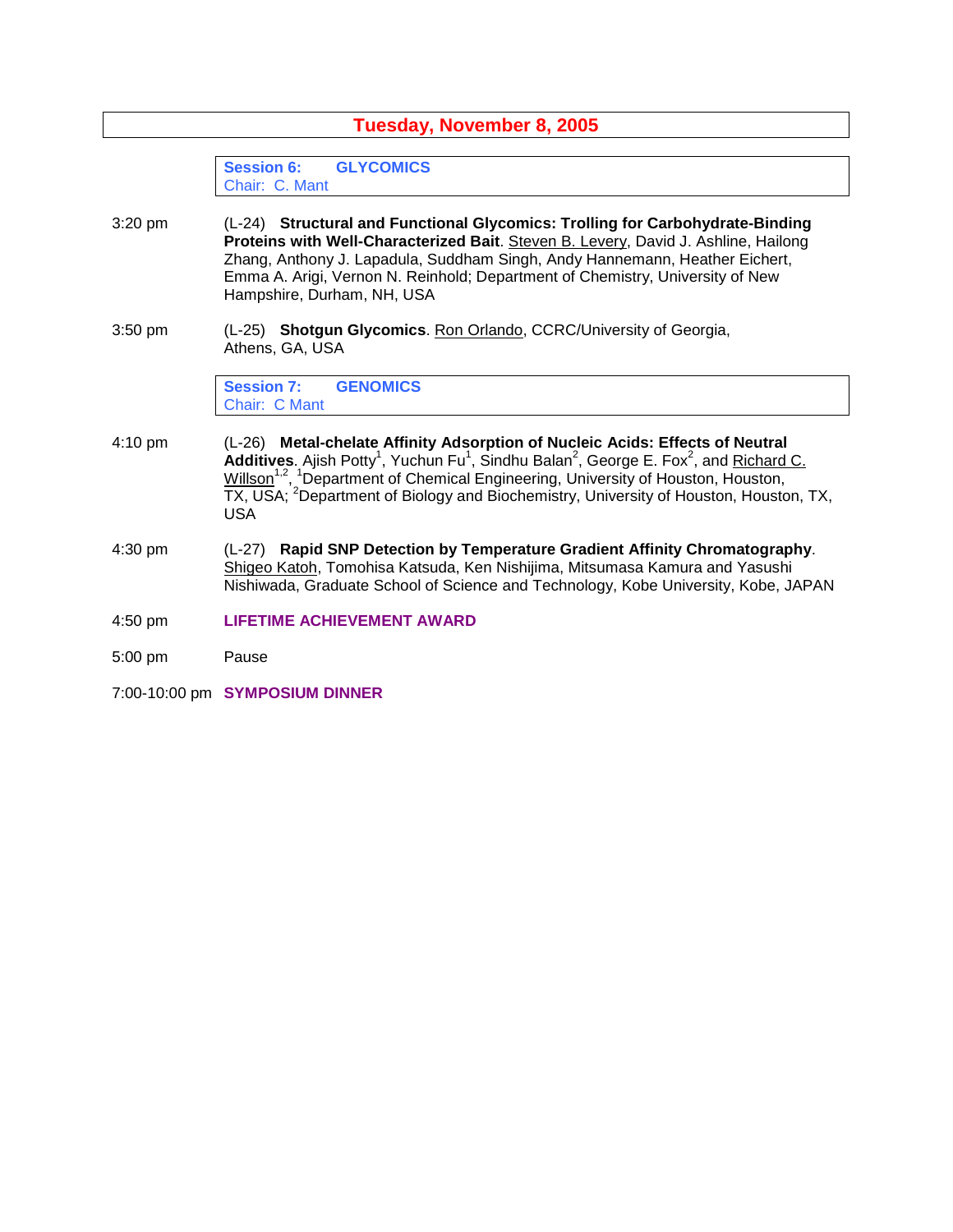### **Wednesday, November 9, 2005**

#### 7:15 –8:15 am **Free Vendor Seminar time slots available**

**Session 8: PREP** Chair: A. Jungbauer

- 8:30 am (L-28) **A Novel Countercurrent Continuous Chromatographic Solvent Gradient Process for Biomolecule Purification**. Lars Aumann, Guido Stroehlein, Abhijit Tarafder, Lena Melter, Marco Mazzotti, Massimo Morbidelli, Swiss Federal Institute of Technology, Zurich, SWITZERLAND
- 9:00 am (L-29) **Membrane Chromatography of Nanometer-Sized Bio-Therapeutics**. Mark Etzel and William Riordan, Department of Chemical and Biological Engineering, University of Wisconsin, Madison, WI, USA
- 9:30 am (L-30) **The Application of Process Analytical Technology (P.A.T.) to the LC Purification of Proteins and Peptides**. Kimo Sanderson, John Walker, TechniKrom Inc., Evanston, IL, USA
- 9:50 am (L-31) **Multicolumn Countercurrent Gradient Purification of the Polypeptide Calcitonin**. Lars Aumann, Marco Mazzotti, Massimo Morbidelli, Swiss Federal Institute of Technology, Zurich, SWITZERLAND
- 10:10 am (L-32) **Multiobjective Optimization Study of a Multi-component Chromatographic** Separation Unit with Genetic Algorithm. Abhijit Tarafder, Guido Ströhlein, Lars Aumann, and Massimo Morbidelli, Institut für Chemie- and Bioingenieurwissenschaften, Swiss Federal Institute of Technology Zurich, ETH-Hönggerberg/HCI, Zurich, **SWITZERLAND**

<sup>10:30</sup> am Break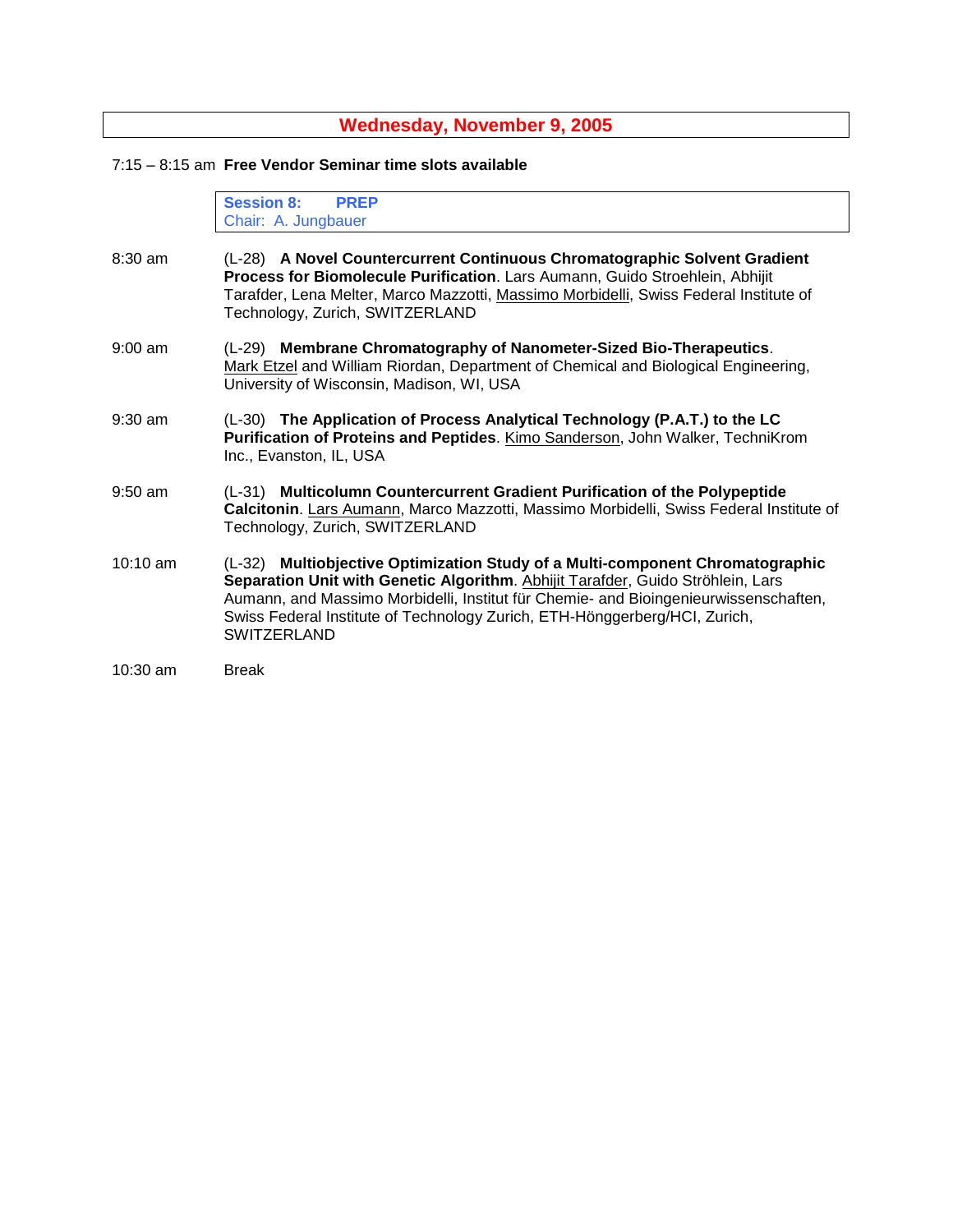| <b>Wednesday, November 9, 2005</b> |                                                                                                                                                                                                                                                                                                                                                                                                                                                                                                                                                                                                                                   |
|------------------------------------|-----------------------------------------------------------------------------------------------------------------------------------------------------------------------------------------------------------------------------------------------------------------------------------------------------------------------------------------------------------------------------------------------------------------------------------------------------------------------------------------------------------------------------------------------------------------------------------------------------------------------------------|
|                                    | <b>Session 9:</b><br><b>BIOCHIPS / PROTEOMICS III</b><br>Chair: S. Berger                                                                                                                                                                                                                                                                                                                                                                                                                                                                                                                                                         |
| 11:00 am                           | (L-33) Use of a Combinatorial Peptide Library to Increase the Breadth of<br>Proteomic Analysis by Concomitantly Diluting High Abundance Proteins While<br>Concentrating Low Abundance Proteins. Lee Lomas, Vanitha Thulasiraman, Steve<br>Roth, Shanhua Lin and Egisto Boschetti, Ciphergen Biosystems Inc., Fremont, CA, USA                                                                                                                                                                                                                                                                                                     |
| $11:20$ am                         | (L-34) Quantitative Analysis and Characterization of an IgG4 Half-Antibody Using<br>GelChip Capillary Electrophoresis, rpHPLC and rpHPLC/ESI-TOF-MS. Yelena<br>Lyubarskaya <sup>1</sup> , Damian Houde <sup>1</sup> James Woodward <sup>1</sup> , Elena Vasilyeva <sup>1</sup> , Chenhui Zeng <sup>2</sup> ,<br>Kazumi Kobayashi <sup>1</sup> and Rohin Mhatre <sup>1</sup> , <sup>1</sup> Analytical Development, <sup>2</sup> Analytical<br>Biochemistry, Biogen Idec, Inc., Cambridge, MA, USA                                                                                                                                 |
| $11:40$ am                         | (L-35) An Automated and Integrated Alternative to SDS-PAGE: A Microfluidic<br>Device for Protein Sizing and Quantitation that Enables Efficient High Throughput<br>Experimentation. Adrian Winoto, Andrea Chow, Bahram Fathollahi, Sang Jeong, and<br>Jim Mikkelsen, Caliper Life Sciences, Mountain View, CA, USA                                                                                                                                                                                                                                                                                                                |
| 12:00 pm                           | (L-36) CGE-on-the Chip (Bioanalyzer) and MALDI Mass Spectrometry: Tools for<br>the Characterization of Streptomyces Lipase-inhibitor Complexes. Martin Zehl <sup>1</sup> ,<br>Roland Müller <sup>1</sup> , Ivana Leščić <sup>1,2</sup> , Marija Abramić <sup>3</sup> , Biserka Kojić-Prodić <sup>2</sup> and Günter<br>Allmaier <sup>1</sup> , <sup>1</sup> Institute of Chemical Technologies and Analysis, Vienna University of<br>Technology, Vienna, AUSTRIA; <sup>2</sup> Department of Physical Chemistry, and <sup>3</sup> Departments of<br>Organic Chemistry and Biochemistry, Ruđer Bošković Institute, Zagreb, CROATIA |
| 12:20 pm                           | Break (lunch on own)                                                                                                                                                                                                                                                                                                                                                                                                                                                                                                                                                                                                              |
|                                    |                                                                                                                                                                                                                                                                                                                                                                                                                                                                                                                                                                                                                                   |

12:20–1:20 pm **Free Vendor Seminar time slots available**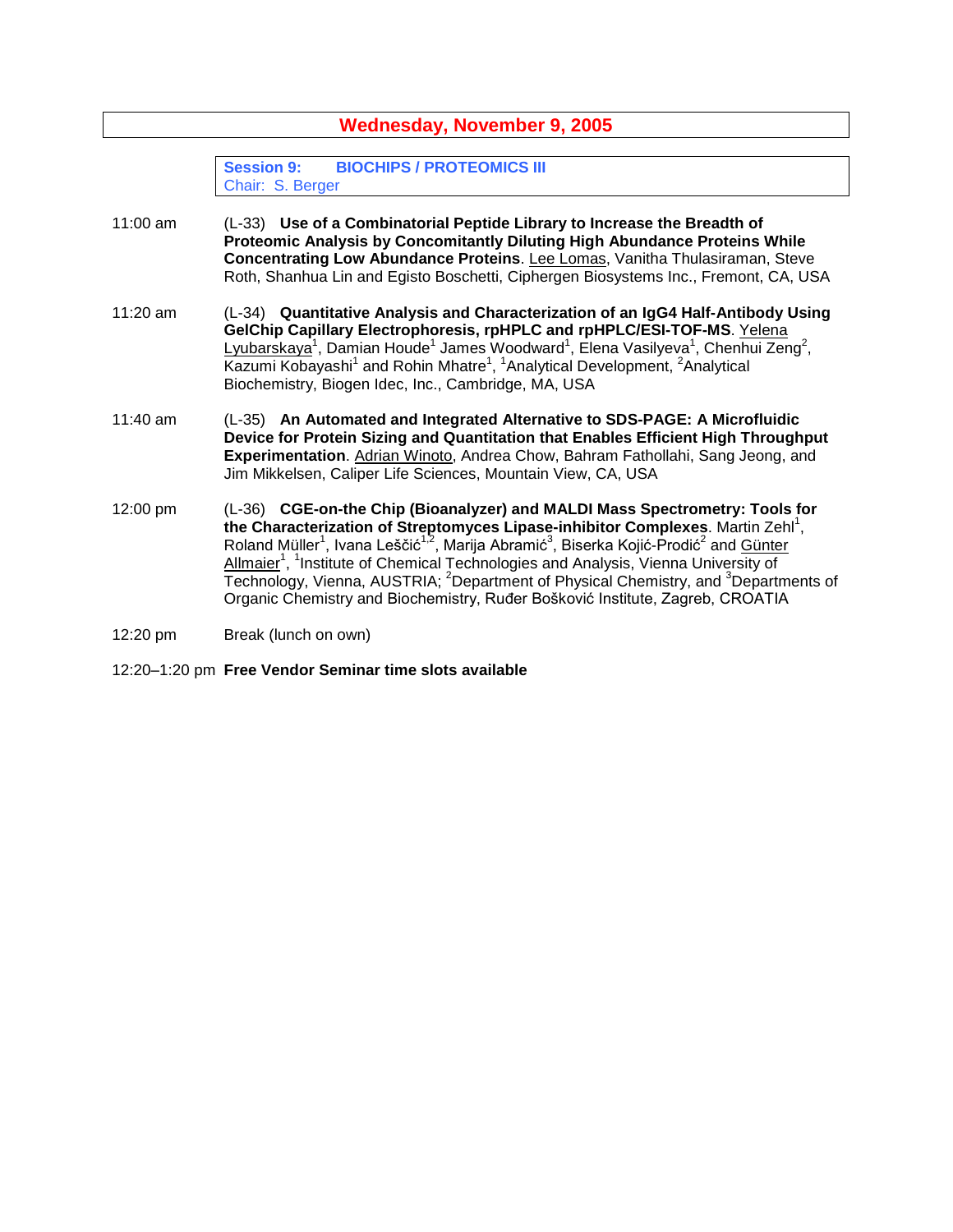| <b>Wednesday, November 9, 2005</b> |                                                                                                                                                                                                                                                                                                                                                                                                  |
|------------------------------------|--------------------------------------------------------------------------------------------------------------------------------------------------------------------------------------------------------------------------------------------------------------------------------------------------------------------------------------------------------------------------------------------------|
|                                    | <b>LC GENERAL</b><br><b>Session 10:</b><br>Chair: M. Schure                                                                                                                                                                                                                                                                                                                                      |
| 1:20 pm                            | (L-37) Automated High-throughput Screening for Chromatography in Batch<br>Systems and Microscale Columns. Pierre Schulze Wierling, Tim Schroeder, Matthias<br>Bensch, Jürgen Hubbuch, Institute of Biotechnology, Forschungszentrum Jülich GmbH,<br><b>GERMANY</b>                                                                                                                               |
| 1:40 pm                            | (L-38) Maximizing Binding Capacity of Hydrophobic Interaction Chromatography<br>Resins Using Pore Size Optimization. J. Kevin O'Donnell <sup>1</sup> , Emi Sakima <sup>2</sup> , Yoshimi<br>Hashimoto <sup>2</sup> , and Yasutami Mitoma <sup>2</sup> , <sup>1</sup> Tosoh Bioscience, Montgomeryville, PA, USA;<br><sup>2</sup> Scientific Instruments Division, Tosoh Corporation              |
| $2:00$ pm                          | (L-39) Retention Behavior of Protein Fragments During Reversed-phase<br><b>Chromatography Separation: Mechanistic Considerations Based on</b><br>Thermodynamic Analyses and Biophysical Properties. Eric Pridgen and Thomas<br>Linden, Merck & Co., Inc., Biologics Development and Engineering, Sumneytown Pike,<br>West Point, PA, USA                                                         |
| 2:20 pm                            | (L-40) Quantitative Confocal Analysis of Column Dynamics of Single Protein<br>Systems. Magnus Schroeder, Eric von Lieres, Juergen Hubbuch, Institute of<br>Biotechnology, Forschungszentrum Juelich GmbH, Juelich, GERMANY                                                                                                                                                                       |
| 2:40 pm                            | <b>Break</b>                                                                                                                                                                                                                                                                                                                                                                                     |
| 2:50 pm                            | (L-41) An Experimental Study of Chromatographic Properties of Nanoflow HPLC<br>and HPLC-Chip Columns. Gerard Rozing, Bernd Glatz, Karsten Kraiczek. Agilent<br>Technologies, Life Science and Chemical Analysis, Waldbronn, GERMANY                                                                                                                                                              |
| $3:10$ pm                          | (L-42) Studies on the Interaction of Biomolecules with Solvated Immobilised<br>Ligands Commonly Employed in Reversed-Phase Chromatography. Reinhard I.<br>Boysen, Yeqiu Wang, Agnes J.O. Jong, Yue Yin and Milton T. W. Hearn, ARC Special<br>Research Centre for Green Chemistry, Monash University, Clayton, Victoria, AUSTRALIA                                                               |
| 3:30 pm                            | (L-43) Polymer-coated Silica-supports for Bioseparations with Optimized<br>Hydrophobicity. $Z.$ Bayram-Hahn <sup>1</sup> , B.A. Grimes <sup>1</sup> , M. Schulte <sup>2</sup> , K.K. Unger <sup>1</sup> , <sup>1</sup> Institute for<br>Inorganic Chemistry and Analytical Chemistry, Johannes Gutenberg-University, Mainz,<br>GERMANY: <sup>2</sup> Merck KGaA, LSP R&D MDA, Darmstadt, GERMANY |
| $3:50$ pm                          | <b>Invitation to ISPPP - 2006.</b> Alois Jungbauer, Department of Biotechnology,<br>University of Natural Resources and Applied Life Sciences, Vienna, AUSTRIA                                                                                                                                                                                                                                   |
| $4:00$ pm                          | Closing Remarks. Mark Schure, Rohm & Haas, Springhouse, PA, USA                                                                                                                                                                                                                                                                                                                                  |
| 4:10 pm                            | Adjourn                                                                                                                                                                                                                                                                                                                                                                                          |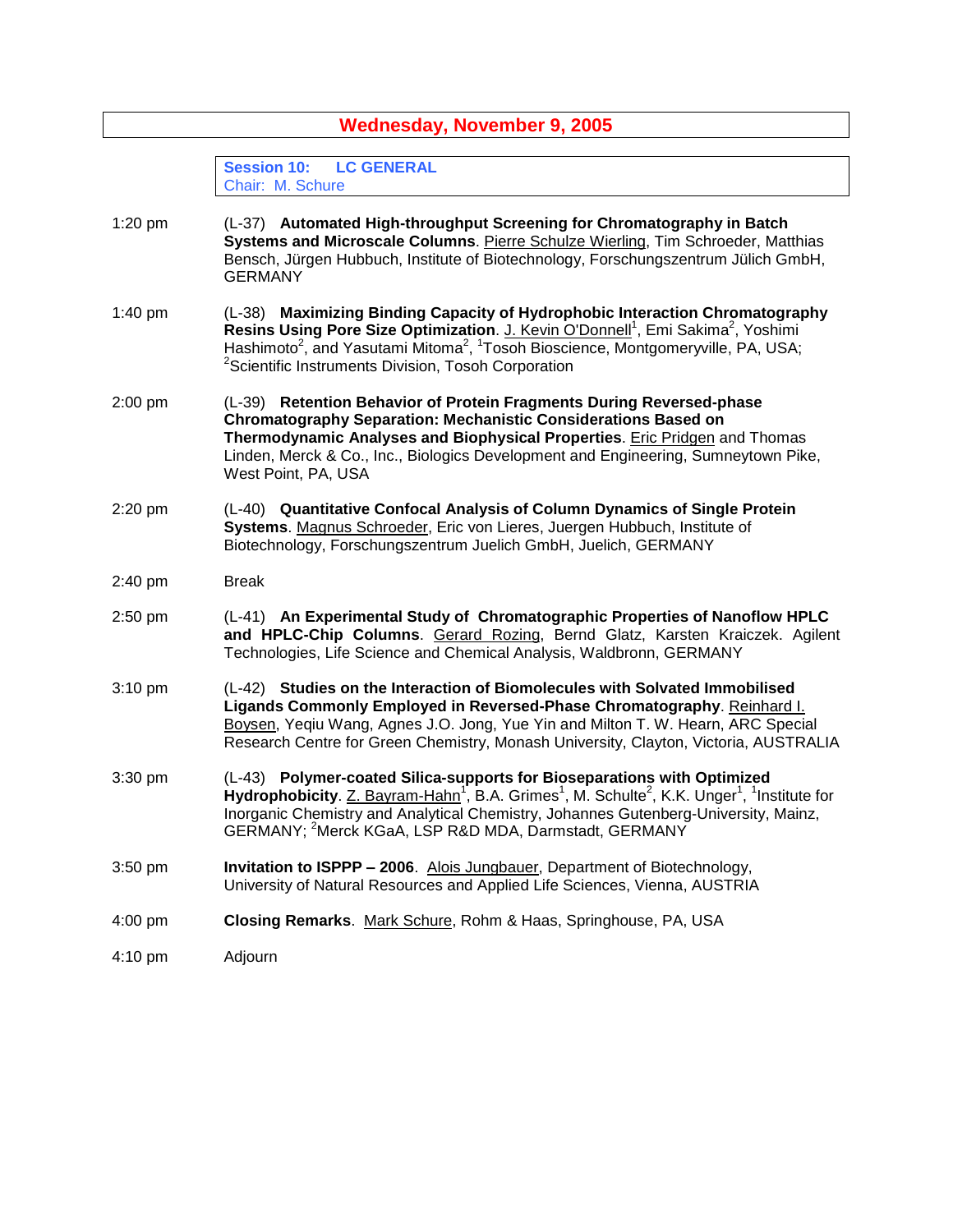# **POSTER PRESENTATIONS**

Posters will be presented on Monday and Tuesday Post board size: 4 feet high by 8 feet wide

- **Simultaneous Identification and Quantification of Major Bovine Whey Proteins by HPLC and Sandwich ELISAs**. Milos Beran, Petr Hanak, Petr Molik, Marian Urban, and Ivana Zamecnikova, Food Research Institute Prague, Praha, CZECH REPUBLIC
- **Direct Determination in Cell Extracts of Enzymatic Reactions and Kinetics Using Electrospray** Mass Spectrometry. Joseph J. Dalluge†\* and Brian Brazeau‡, Scientific Resources Center† and Biotechnology Development Center‡, Cargill Incorporated, Minneapolis, MN, USA
- **Practical Applications of CD for KCl Pellet Materials**. M. Watanabe, H. Hayakawa, T. Takakuwa, H. Masago, and A. Wada, JASCO Corporation, Tokyo, JAPAN
- **Practical Applications of Powder CD Measurement**. M. Watanabe, H. Hayakawa, T. Takakuwa, H. Masago, and A. Wada, JASCO Corporation, Tokyo, JAPAN
- Microfluidic High Throughput Protein Analysis. Peter Barthmaier<sup>1</sup>, Tanja Wulff<sup>2</sup>, Carsten Buhlmann<sup>2</sup>, Tobias Preckel<sup>2, 1</sup>Agilent Technologies, Palo Alto, CA, USA; <sup>2</sup>Agilent Technologies, Waldbronn, **GERMANY**
- **A Compliant Solution for Monitoring Proteins Using a Lab-on-a-Chip Instrument**. Peter Barthmaier<sup>1</sup>, Tanja Wulff<sup>2</sup>, Carsten Buhlmann<sup>2</sup>, Marc Valer<sup>2</sup>, Tobias Preckel<sup>2</sup>, <sup>1</sup>Agilent Technologies, Palo Alto, California, USA; <sup>2</sup>Agilent Technologies, Waldbronn, GERMANY
- **75µm ID and Miniature Trap Columns with Integrated Design. Dan DiFeo<sup>1</sup>, Hans-Juergen Wirth<sup>2</sup>,** Peter Dawes<sup>2</sup>, Ern Dawes<sup>2</sup>, <sup>1</sup>SGE International Pty Ltd, Vic., AUSTRALIA; <sup>2</sup>SGE Incorporated, Austin, TX, USA
- **New Columns to Facilitate the Analysis of Post-Translational Modifications by Capillary LC**. D.  $DiFeo<sup>1</sup>$ , H.J. Wirth<sup>2</sup>, N. Karlsson<sup>3</sup>, F.Olson<sup>3</sup>, N. Packer<sup>3</sup> and P. Dawes<sup>2</sup>, <sup>1</sup>SGE Inc. 2007 Kramer Lane, Austin, TX, USA; <sup>2</sup>SGE International Pty Ltd, Vic., AUSTRALIA; <sup>3</sup>Proteome Systems Ltd., North Ryde NSW, AUSTRALIA
- **New High Performance Ion Exchange Resins for Biomolecule Purification**. M. Deetz, J. Fisher, A. Gehris, J. Maikner, B. Polanyer, M. Kinzey and M. VanderHoff, Rohm and Haas Co., Spring House, PA, USA
- **Rapid and Selective Characterization of Influenza Virus Constituents in Monovalent and Multivalent Vaccine Preparations Using Non-porous RP-HPLC Columns**. Virginia Garcia-Cañas, Barry Lorbetskie and Michel Girard, Centre for Biologics Research, Health Canada, Ottawa (ON) CANADA
- **Characterizing the Qualitative and Quantitative Capabilities of a Label-Free MS<sup>e</sup> Methodology for Comprehensive Proteomic Analysis**. Scott Geromanos, Jeffery C. Silva, Craig A. Dorschel, Asish B. Chakraborty, Petra Olivova, Martin Gilar, Guo Xhong Li, Marc V. Gorenstein, and Scott J. Berger, Waters Corporation, Milford, MA, USA
- **The 2D-LC Orthogonality and Practical Peak Capacity in 2D-LC-MS/MS Proteomic Analysis**. Martin Gilar, Petra Olivova, Scott Geromanos, Jeffrey C Silva, Craig A. Dorschel, Marc V. Gorenstein, Amy E. Daly, John C. Gebler, Waters Corporation, Milford, MA, USA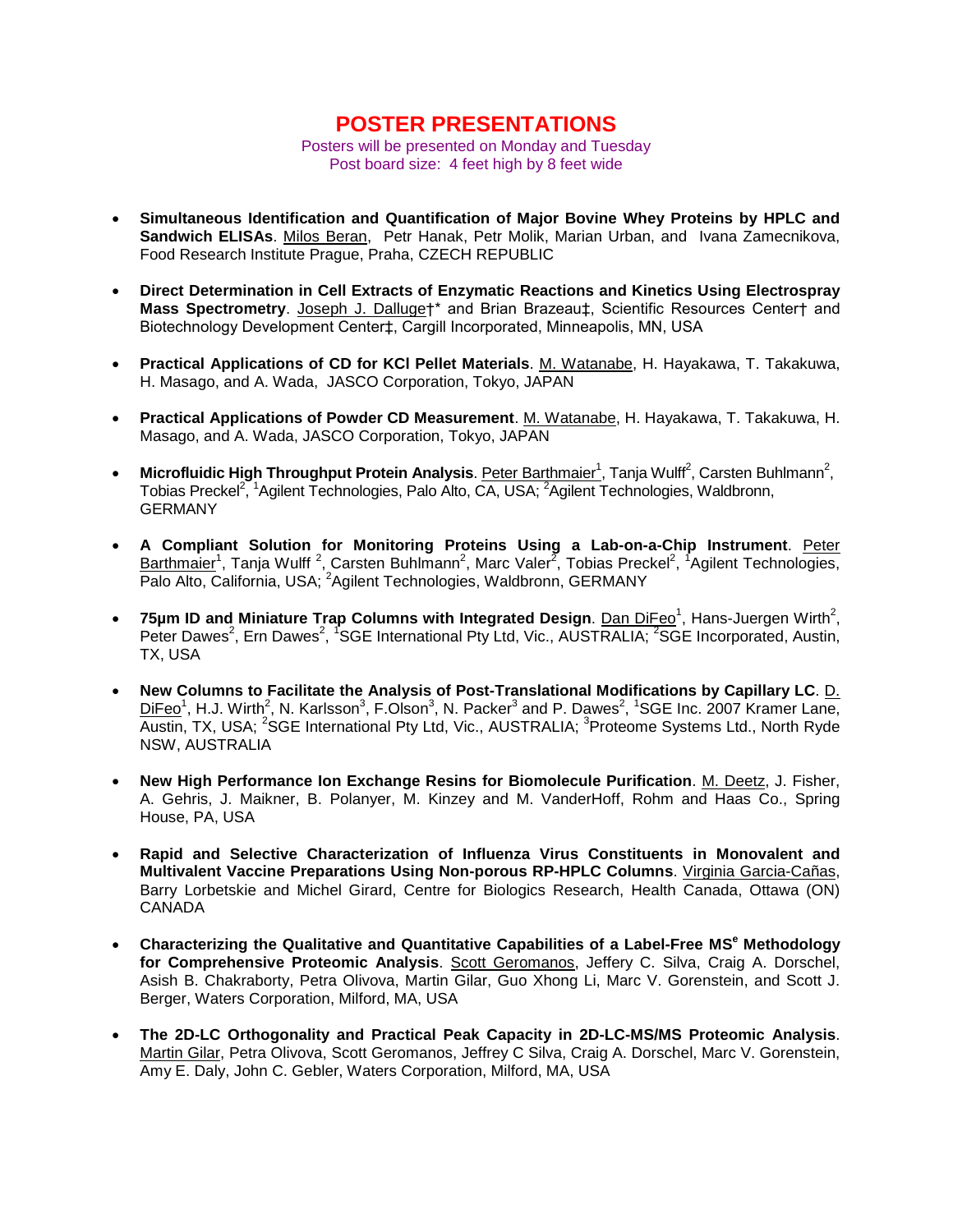- **Open Tubular Capillary Electrochromatography Coupled with Electrospray Ionisation Mass** Spectrometry for Peptide Analysis. Yuanzhong Yang<sup>1</sup>, Reinhard I. Boysen<sup>1</sup>, Joseph J. Pesek<sup>2</sup>, Maria T. Matyska<sup>2</sup> and Milton T. W. Hearn<sup>1</sup>, <sup>1</sup>ARC Special Research Centre for Green Chemistry, Monash University, Clayton, Victoria, AUSTRALIA; <sup>2</sup>Department of Chemistry, San Jose State University, San Jose, CA, USA
- **HisTrap FF Crude, A New IMAC Column for Simple Purification of Histidine-tagged Proteins Directly from Unclarified Cell Lysates**. Jon Lundqvist, Ann Bergh, Lars C. Andersson, Ellinor Ancker, Anna Heijbel, Helena Lindgren, Karin Torstenson and Katarina Öberg, GE Healthcare, SE-Uppsala, SWEDEN
- **New Advancements in Protein Separation**. Hueying Huang, Sepax Technologies, Inc., Newark, DE, USA
- **Analysis of Antibodies and Other High Molecular Weight Proteins of Biotechnical Interest by Capillary Liquid Chromatography Using the ExpressLC® System**. Ring-Ling Chien, Hung-Yuan Cheng, David Emlyn Hughes, David Rakestraw, Eksigent Technologies, Livermore, CA, USA
- **Selective Amino-Terminal Labeling of Peptides with Cascade Yellow Succinimidyl Ester**. Mohammad A. Al-Sayah<sup>1</sup>, Kirsten Jeffries<sup>1</sup> and Randolph L. Rill <sup>1,2</sup>, <sup>1</sup>Department of Chemistry and Biochemistry and <sup>2</sup>Department of Biomedical Sciences, College of Medicine, The Florida State University, Tallahassee, FL, USA
- **Determination of Protein Oxidation by Mass Spectrometry in Biopharmaceutical Development and Method Transfer to QC**. Yelena Lyubarskaya, Damian Houde and Rohin Mhatre, Analytical Development Biogen Idec, Inc., Cambridge, MA, USA
- **Capillary-Channeled Polymer (C-CP) Fibers as Stationary Phases for Rapid Protein Separations**. Dwella M. Nelson and R. Kenneth Marcus, Department of Chemistry, Clemson University, Clemson, SC, USA
- **Automated Fast-Bead Synthesis of Small Peptides**. Joan Stevens, Mark Muncey, Greg Robinson, Norbert Wodke, Gilson, Inc., Middleton, WI, USA
- **Automated 2D HPLC Using Trap Columns for the Fractionation, Isolation and Screening of Natural Products**. Joan Stevens, Alan Hamstra, Tim Hegeman, and Luke Roenneburg, Gilson, Inc., Middleton, WI, USA
- **Dimension LC: An Automated 2D System Incorporating Ion-Exchange via SPE and RP-HPLC Chromatography for Natural and Biological Products**. Joan M. Stevens, Luke Roenneburg, Alan Hamstra, Gilson, Inc., Middleton, WI, USA
- **A Compact Automated Liquid Handler for Microbatch Protein Crystallography**. Joan Stevens, Bob Widholm, Gary Scharrer and Kirby Reed, and, Gilson, Inc., Middleton, WI, USA
- **Separation and Analysis of PEGylated Aptamers**. Yansheng Wu, Archemix, Cambridge, MA, USA
- **Effect of Negatively Charged Side-chains on Anionic Ion-pairing to Positively Charged Sidechains in Peptides During Reversed-phase Chromatography**. Mitsukuni Shibue, Colin T. Mant, Robert S. Hodges, Department of Biochemistry and Molecular Genetics, University of Colorado at Denver and Health Sciences Center, Aurora, CO, USA
- Polypeptide Linkers for Over-expression of scFv Diabody. Yoichi Kumada<sup>1</sup>, Tomomi Kawasaki<sup>2</sup>, Yasufumi Kikuchi<sup>2</sup>, Shigeo Katoh<sup>2</sup>, <sup>1</sup>Department of Bioscience and Biotechnology, Okayama University, Okayama, JAPAN; <sup>2</sup>Graduate School of Science and Technology, Kobe University, Kobe, JAPAN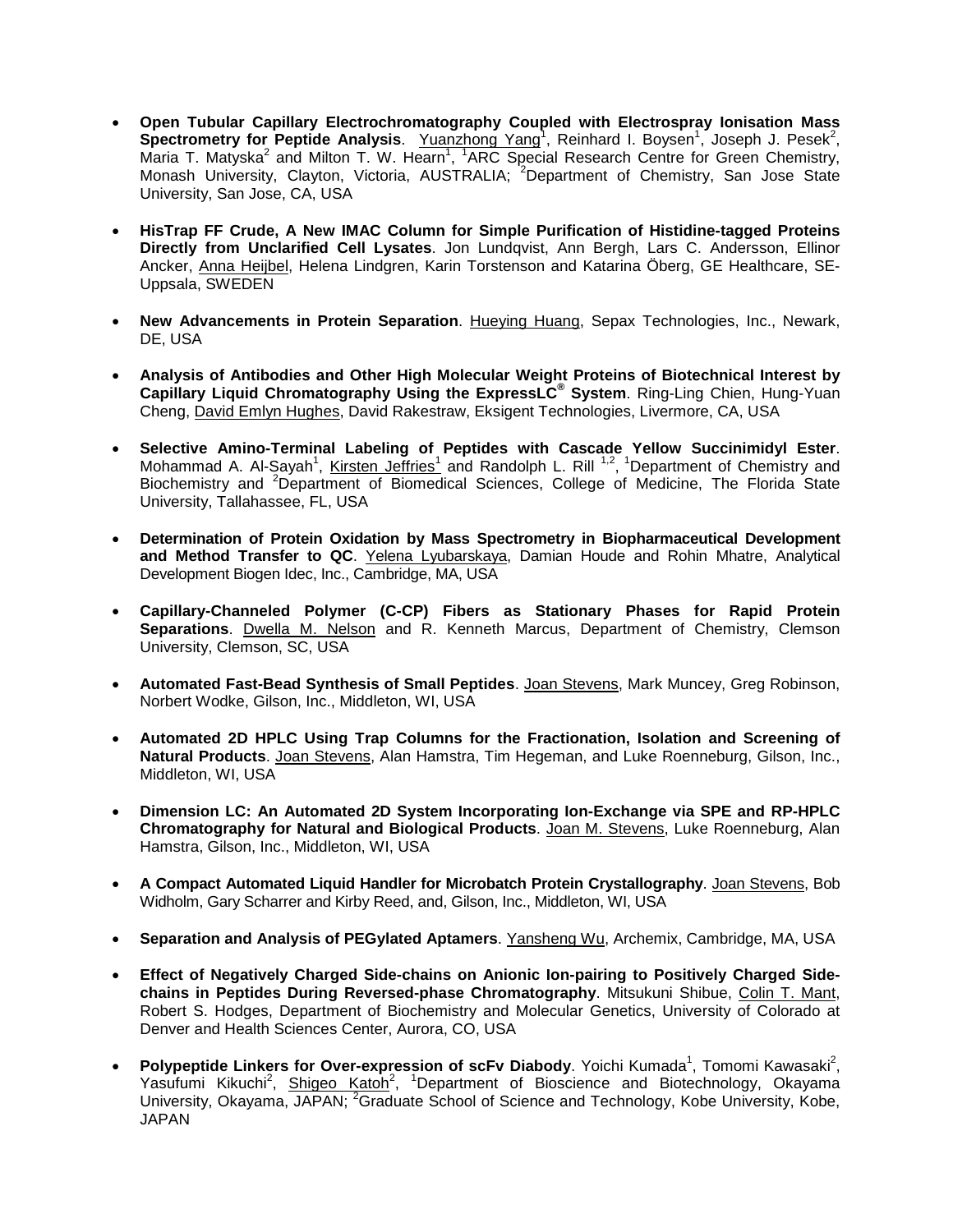- **Examination of Protein-Ligand Interactions in Adsorptive Separations via Surface Plasmon Resonance**. Mark Etzel and William Riordan, Department of Chemical and Biological Engineering, University of Wisconsin, Madison, WI, USA
- **Protein Expression Profiling of Plasma from Retinol-sufficient and Retinol-deficient Rats by 2D-LC and SELDI-TOF MS**. Thomas Linke and Earl H. Harrison, Phytonutrients Laboratory, Beltsville Human Nutrition Research Center, Beltsville, MD, USA
- **Isolation and Purification Techniques Does not Affect Cytotoxic Ability of Protein**. R. S. Michelin<sup>1</sup>, K. Lobban<sup>2</sup>, L. Frederick<sup>3</sup>, J. Stewart<sup>1</sup>, M. Jenkins<sup>1</sup>, R. Shaw<sup>1</sup>, F. Oladeinde<sup>4</sup>, S. Pramanik<sup>1</sup>, A. Kinyua<sup>5</sup>, and A. L. Williams<sup>1</sup>, <sup>1</sup>Department of Biology, <sup>2</sup>Department of Basic Medical Sciences, University of the West Indies, Mona Campus, Kingston, JAMAICA; <sup>3</sup>Department of Biology, Howard University, Washington, DC, USA; <sup>4</sup>Department of Chemistry, <sup>5</sup>Department of Physics and Complimentary and Alternative Medicine, Public Health Program, Morgan State University, Baltimore, MD, USA
- **Monoclonal Antibody Charge Heterogeneity Characterization**. Eddie N. Kast, Aleni Flores-Nate, and Machinani J. Rao, Analytical Chemistry, Protein Design Labs, Inc., Fremont, CA, USA
- **Refinement of Tentacle-Type Size Exclusion Chromatography Media Via Atom-Transfer** Radical Polymerization. **Bryan R. Coad<sup>1,2</sup>, Charles A. Haynes<sup>1,3</sup>, Donald E. Brooks<sup>1,2,4</sup>, <sup>1</sup>Centre for** Blood Research; <sup>2</sup>Department of Chemistry; <sup>3</sup>Michael Smith Laboratories; <sup>4</sup>Department of Pathology and Laboratory Medicine; University of British Columbia, Vancouver, B.C., CANADA
- **New, High-Affinity, Low-Molecular-Weight Displacers for Preparative Anion- and Cation-Exchange Chromatography of Biomolecules Using Displacement Mode: Properties, Performance, Advantages and Limitations**. Barry L. Haymore, Charles B. Little, Xiaoyue Xiao, Sachem Inc., Austin, TX , USA
- **Use of CIM Affinity Columns for Fast Isolation of Low Abundant Proteins from Complex** Biological Mixtures. Diuro Josic<sup>1</sup>, Marijana Rucevic<sup>2</sup>, Feilei Huang<sup>1</sup>, Matjaz Peterka<sup>3</sup>, Ales Strancar<sup>3</sup>, Helen Callanan<sup>2</sup>, Douglas Hixson<sup>2</sup>, <sup>1</sup>COBRE Center for Cancer Research Development, Rhode Island Hospital, Providence, RI, USA; <sup>2</sup>Division of Medical Oncology, Department of Medicine, Rhode Island Hospital, Providence, RI, USA; <sup>3</sup>BIA Separations d.o.o., Ljubljana, SLOVENIA
- **Utilizing Displacement Effects for the RP-HPLC Purification of Peptides: Applicability of a General Method**. Sylvia Winkel Pettersson, Britt Kofoed-Hansen, Jörg Scheuerlein, Eka Chemicals AB, Bohus, SWEDEN
- **Selection of Reversed-Phase Chemistries, Column Configurations, and Ion Pairing Agents for** LC-MS Analysis of Peptides and Proteins. Reno Nguyen, Grace Davison, Hesperia, CA, USA
- **Venture A –A High Performance Analytical Column for Monoclonal Antibodies**. Jochen Saar, Gonda VanEssche, Grace Davison, Worms, GERMANY (presented by Reno Nguyen)
- **Combining High Resolution HPLC, Exact Mass Measurement OA-TOF MS, and Advanced Spectral Deconvolution to Measure Protein Modification**. Thomas E. Wheat, Beth L. Gillece-Castro, Ziling Lu and Jeffrey R. Mazzeo, Waters Corporation, Milford, MA, USA
- **Increasing Resolution in Peptide Separations Using Very Small Particle Packing Materials**. Thomas E. Wheat, Ziling Lu, Beth L. Gillece-Castro, and Jeffrey R. Mazzeo, Waters Corporation, Milford, MA, USA
- **Quantitative Analysis of Protein Aggregations by HPLC/Light Scattering. Mark C. Stochl<sup>1</sup>, Arthur** Ley<sup>1</sup>, <u>Qingye Zhou</u><sup>2</sup>, Trevor Havard<sup>2</sup>, <sup>T</sup>Dyax Corp., Cambridge, MA, USA; <sup>2</sup> Precision Detectors, Inc., Bellingham, MA, USA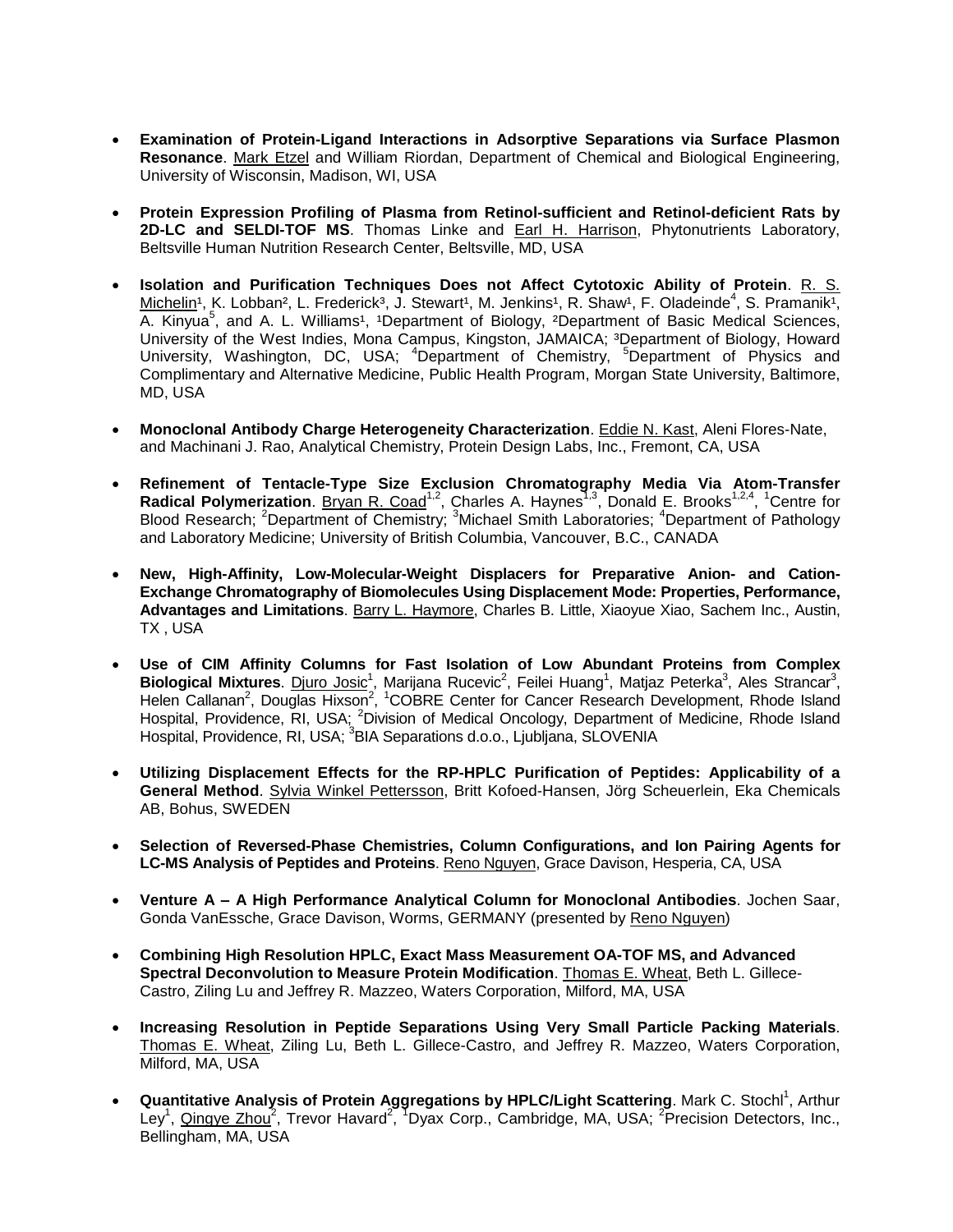- **Prediction of Protein Aggregation Using the Second Virial Coefficient Determined by Light Scattering Detectors**. Qingye Zhou, Trevor Havard, Precision Detectors, Inc., Bellingham, MA, USA
- **Rapid Automated Purification of BVES Expressed Proteins using an AKTA Explorer 3D Chromatography System**. James R. Black, Kumkum Saxena, Michael Wynn, Edward Fox, Vertex Pharmaceuticals, Inc., Cambridge, MA, USA
- **EXPERIONTM Automated Electrophoresis System: An Efficient Device for Monitoring Recombinant Protein Expression and Purification**. Xuemei He, Larry Cummings, and William Strong, Bio-Rad Laboratories, Life Science Group, Protein Separations Division, Hercules, CA, USA (presented by Hong Chen)
- **Evaluation of Phosphopeptide Affinity Enrichment Sorbents Using a Standard Phosphopeptide Mixture Sample**. Jennifer Fournier, Ying Qing Yu, Martin Gilar, Grace Credo, Weibin Chen and John C. Gebler, Life Sciences R&D, Waters Corporation, MA, USA
- **Purification of Environmental Peptide Toxins Using Molecular Recognition Surfaces with Post** Mass Spectrometry Identification. Brian P. Gregson<sup>T</sup>, David F. Millie<sup>2,3</sup>, Gary L. Fahnenstiel<sup>4</sup>, David P. Fries<sup>1</sup>, <sup>1</sup>Center for Ocean Technology, University of South Florida, St. Petersburg, FL, USA; <sup>2</sup>Florida Institute of Oceanography, University of South Florida, St. Petersburg, FL, USA; <sup>3</sup>Florida Fish & Wildlife Institute, Florida Fish & Wildlife Commission, St. Petersburg, FL, USA; <sup>4</sup>Great Lakes Environmental Research Laboratory-Lake Michigan Field Station, NOAA, Muskegon, MI, USA
- **Electronic Gel Protein Transfer Device**. Dawei Zhou\*, Haiyong Wang, Huaifeng Wang, College of Pharmaceuticals & Biotechnology, Tianjin University, Tianjin, CHINA
- **A Generic and Rapid Antibody Quantitation Assay Using Affinity Chromatography**. Dace Krasts, SiowFong Wee, Dean Pettit, Amgen Inc., Analytical Sciences, Seattle, WA , USA
- **Sample Preparation for Proteomics Studies – A Novel Technology for Separation and Enrichment of Organelle and Organellar Subtypes**. WenKui Lan, Kate L. Drahos, Danielle E. Kalman and Hung-Cuong Tran, Alfa Wassermann Proteomic Technologies, LLC, West Caldwell, NJ, USA
- **Application of Ceramic Hydroxyapatite (CHT™) for Proteomic Analysis**. Paul Ng, Ning Liu, Chad Eller, Shahram Farshchi, Aran Paulus, Pete Gagnon, Process Applcations and New Technologies R&D, Protein Separations Division, Bio-Rad LaboratoriesHercules, CA, USA
- **Tackling the Challenges in HIS-Tagged Protein Purification with Profinity IMAC Resin**. Xuemei He, Shane Petersen, Tanis Correa, Ursula Snow, Bio-Rad Laboratories, Life Science Group, Protein Separations Division, Hercules, CA, USA
- **A New Silica Hydrophobic Interaction Chromatography (HIC) Column for Protein Separations and Proteomics Applications with Improved Hydrolytic Stability**. S. Rao, A. Bordunov and C. Pohl, Dionex Corporation, Sunnyvale, CA, USA
- **Improved Chromatography Separation of Monoclonal Antibodies by Weak Cation Exchange Chromatography.** S. Rao, P. McCarthy, A. Heckenberg and C. Pohl, Dionex Corporation, Sunnyvale, CA, USA
- **Application of Analytical CEX Chromatography for the Isolation and Characterization of a Kunitz Domain Protein and its Associated Product-Related Species.** J. Muddiman, J. Wolkovitz, P. Faust, A. Ley, and M. Stochl, Dyax Corp., Cambridge, MA, USA
- **Innovative Surface Chemistry for Advancements of Protein Separation**. Xueying Huang, Sean Huang, C. P. Luo, and Ryan Pringle, Sepax Technologies, Inc., Newark, DE, USA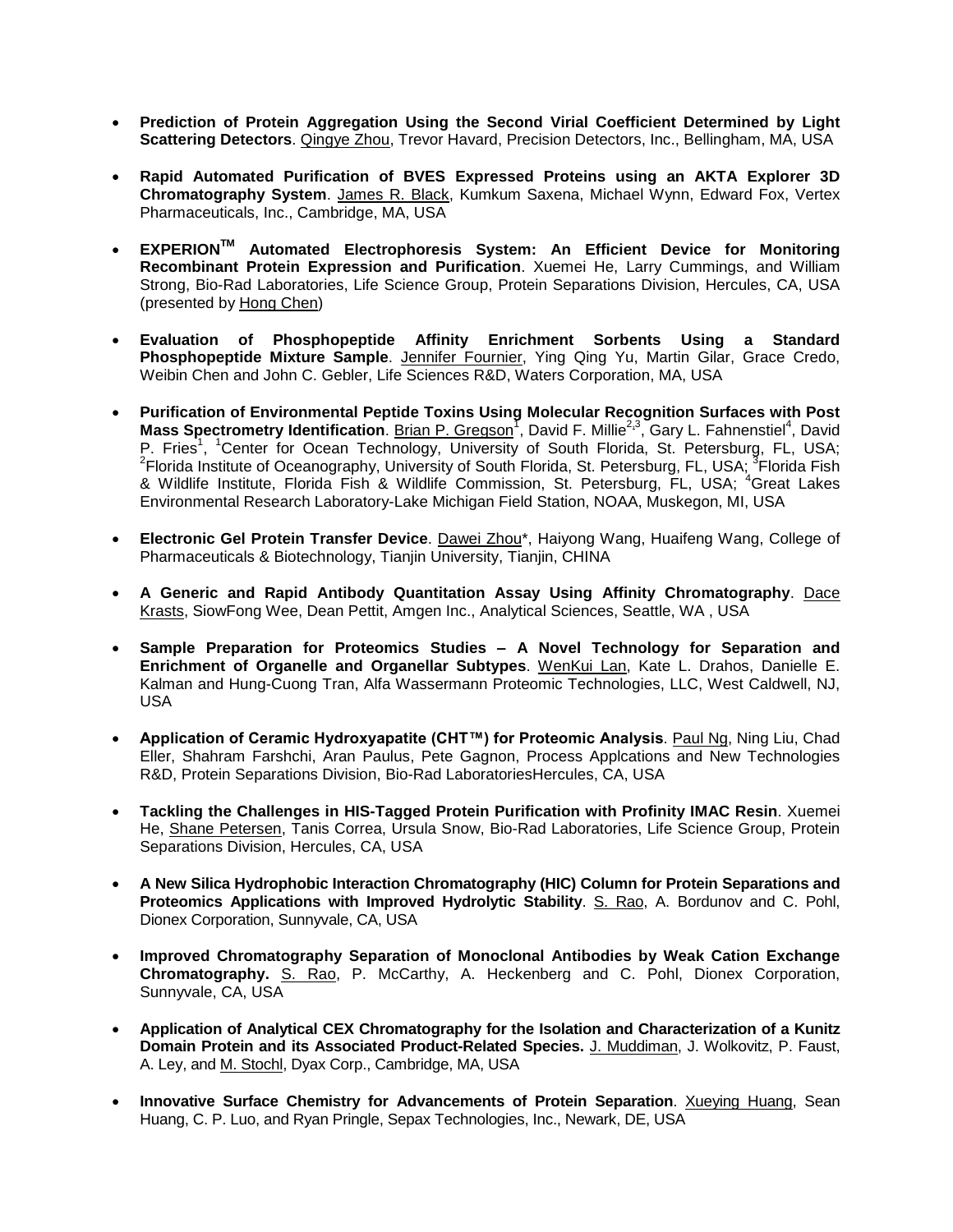- **Determination of Polyethylene Glycol Content in Protein Preparation**. Ziping Wei, Susanna Bilbulian, Jingning Li, Gerard Lacourciere, and Mark Schenerman, MedImmune, Inc., Gaithersburg, MD. USA
- **A Novel Nanospray Emitter Design with a Custom Interface for Peptide/Protein nanoLC/MS Analysis**. Ananya Dubey, James P. Murphy III, Jeffrey W. Finch and John C. Gebler, Waters Corporation, Milford, MA, USA
- **Extremely High Efficient Separations for Biological Molecules by Coating Unconventional Narrow Capillary Tubes**. Xueying Huang, Sean Huang, C. P. Luo, Ryan Pringle, Sepax Technologies, Inc., Newark, DE, USA
- **Innovative Surface Chemistry for Advancements of Protein Separation**. Xueying Huang, Sean Huang, C. P. Luo, and Ryan Pringle, Sepax Technologies, Inc., Newark, DE, USA
- **Purification and Characterization of Recombinant HIV-1 gp41 5 and 6-Helix Peptides**. Marcia Kary, Karen Grimm, Anthony Grippe, Gwen Heidecker, Robert Hepler, Matthew Houser, Renee Hrin, Joseph Joyce, Deborah Nahas, Vanessa Sandford, and James Cook. Merck Research Laboratories, West Point, PA, USA
- **Effect of Overall Peptide Hydrophobicity and the Number of Positively Charged Residues on Peptide Retention Behaviour During Reversed-phase Chromatography in the Presence of Anionic Ion-pairing Reagents Varying in Hydrophobicity and Concentration**. Colin T. Mant, Robert S. Hodges, Department of Biochemistry and Molecular Genetics, University of Colorado at Denver and Health Sciences Center, Aurora, CO, USA
- **Weak Cation Exchange Chromatography Employing Alkali Treated Capillary-Channeled** Polyester Fibers as Stationary Phase. Christine M. Straut<sup>1</sup>, Kate Stevens<sup>2</sup> and R. Kenneth Marcus<sup>2</sup>, <sup>1</sup>Department of Chemistry, Clemson University, Clemson, SC, USA; <sup>2</sup>School of Materials Science and Engineering, Clemson University, Clemson, SC, USA
- **Development of a New Reversed Phase HPLC Method for the Separation and Quantitation of Desthreonine Insulin and Insulin Related Substances**. Xiangli Zhang, Warren D. Rowland, Renee C. Ricke, and Gregory M. Beck, Eli Lilly and Company, Indianapolis, IN, USA
- Potential Pitfalls of 180 Based N-linked Glycosylation Site Mapping. Peggi M. Angel, Jae-Min Lim, Carl Bergmann, Ron Orlando, Lance Wells , Complex Carbohydrate Research Center, University of Georgia, Athens, GA, USA
- **Quantitative Analysis of Digested and Intact Proteins in Human Plasma Using LC-MS**. B.A.P. Buscher, H. Gerritsen, I. van Schöll and L.P. Brüll, Business Unit Analytical Sciences, TNO Quality of Life, Zeist, THE NETHERLANDS
- **Isolation and Characterization of a Unique C-Terminal Isoform of a Recombinant Monoclonal Antibody (mAb) Heavy Chain**. Kari A. Flango, Keith A. Johnson, Bruce S. Tangarone, Jason C. Rouse, Thomas J. Porter, Characterization and Analytical Development Department, Wyeth BioPharma, Andover, MA, USA
- **Refolding of Autoprotease Fusion Proteins**. Waltraud Kaar<sup>1,2</sup>, Sabine Greinstetter<sup>1,2</sup>, Philipp Wechner<sup>2,3</sup>, Clemens Achmüller<sup>2,3</sup>, Bernhard Auer<sup>2,3</sup>, Franz Clementschitsch<sup>1,2</sup>, Karl Bayer<sup>1,2</sup> and Alois Jungbauer<sup>1,2,\*</sup>, <sup>1</sup>Department of Biotechnology, University of Natural Resources and Applied Life Sciences, Vienna, AUSTRIA; <sup>2</sup>Austrian Center of Biopharmaceutical Technology, Vienna, AUSTRIA; <sup>3</sup>Institute of Biochemistry, University of Innsbruck, Innsbruck, AUSTRIA
- **Fast Protein Separations with Ion Exchange Columns**. Koji Nakamura, Yoshio Kato, and Shuichi Okuzono, Nan-yo Research Lab., Tosoh Corporation, Yamaguchi, JAPAN